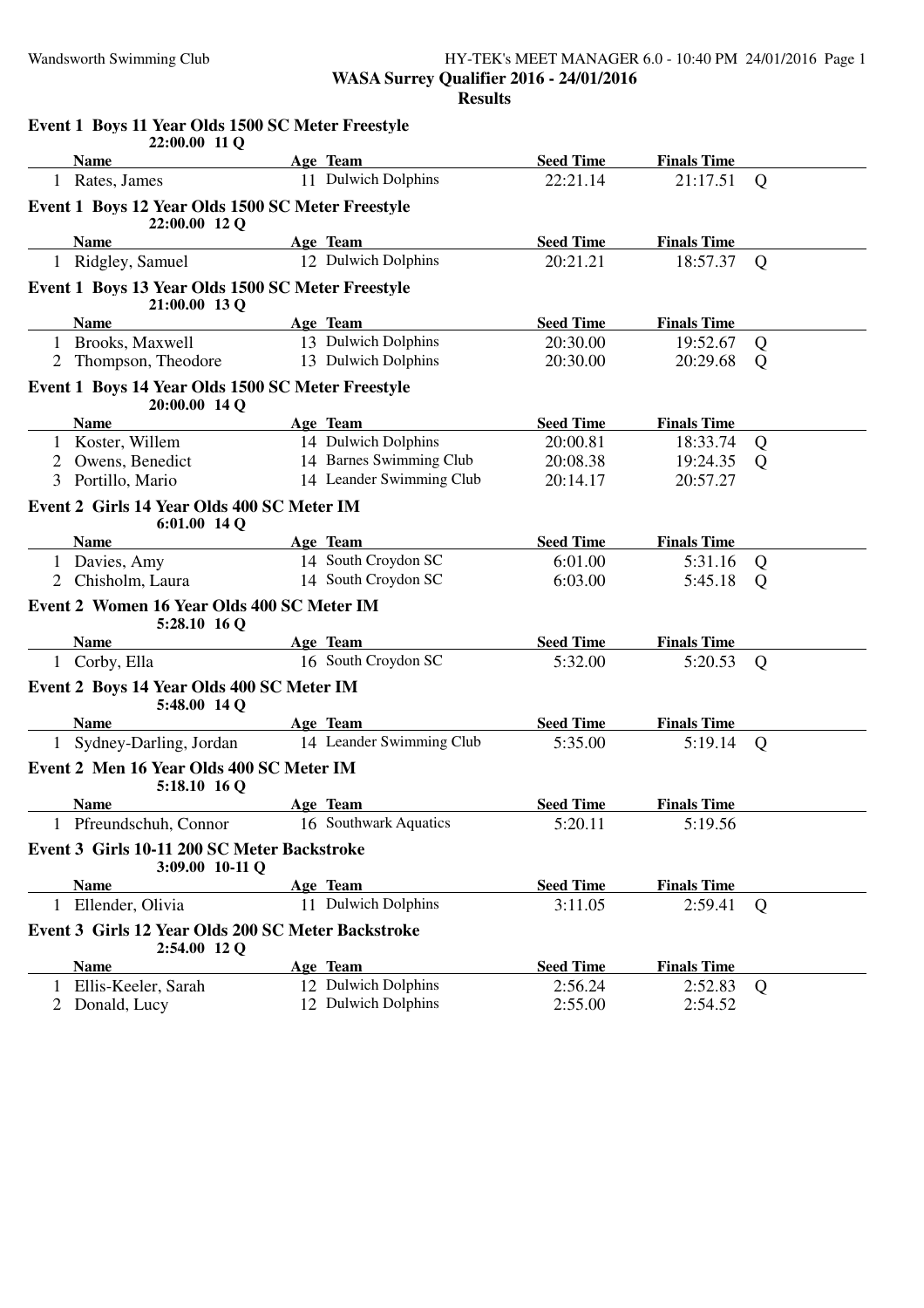#### Wandsworth Swimming Club HY-TEK's MEET MANAGER 6.0 - 10:40 PM 24/01/2016 Page 2 **WASA Surrey Qualifier 2016 - 24/01/2016 Results**

|   | Event 3 Girls 14 Year Olds 200 SC Meter Backstroke<br>2:44.00 14 Q  |                             |                  |                    |                |
|---|---------------------------------------------------------------------|-----------------------------|------------------|--------------------|----------------|
|   | <b>Name</b>                                                         | Age Team                    | <b>Seed Time</b> | <b>Finals Time</b> |                |
|   | 1 Callaway, Holly                                                   | 14 Dulwich Dolphins         | 2:44.35          | 2:38.35            | Q              |
|   | Event 3 Women 15 Year Olds 200 SC Meter Backstroke<br>2:40.00 15 Q  |                             |                  |                    |                |
|   | <b>Name</b>                                                         | Age Team                    | <b>Seed Time</b> | <b>Finals Time</b> |                |
|   | 1 Atkinson, Lucy                                                    | 15 Leander Swimming Club    | 2:41.77          | 2:38.81            | $\overline{Q}$ |
|   | Event 3 Women 16 Year Olds 200 SC Meter Backstroke<br>2:33.90 16 Q  |                             |                  |                    |                |
|   | <b>Name</b>                                                         | Age Team                    | <b>Seed Time</b> | <b>Finals Time</b> |                |
|   | 1 Corbett, Alexandra                                                | 16 Dulwich Dolphins         | 2:36.33          | 2:27.80            | Q              |
|   | 2 Dizdarevic, Jema                                                  | 16 Dulwich Dolphins         | 2:40.08          | 2:40.96            |                |
|   | Event 3 Women 17 & Over 200 SC Meter Backstroke<br>2:32.00 17&O Q   |                             |                  |                    |                |
|   | <b>Name</b>                                                         | Age Team                    | <b>Seed Time</b> | <b>Finals Time</b> |                |
|   | 1 Roche, Alexandra                                                  | 17 Dulwich Dolphins         | 2:38.94          | 2:40.22            |                |
|   | Event 3 Boys 10-11 200 SC Meter Backstroke<br>3:05.00 10-11 Q       |                             |                  |                    |                |
|   | <b>Name</b>                                                         | Age Team                    | <b>Seed Time</b> | <b>Finals Time</b> |                |
|   | 1 Hume, Charles                                                     | 11 Wandsworth Swimming Club | 3:07.12          | 3:01.44            | Q              |
|   | 2 Page, Luka                                                        | 10 Wandsworth Swimming Club | 3:07.21          | 3:04.67            | Q              |
|   | Event 3 Boys 12 Year Olds 200 SC Meter Backstroke<br>2:58.50 12 Q   |                             |                  |                    |                |
|   | <b>Name</b>                                                         | Age Team                    | <b>Seed Time</b> | <b>Finals Time</b> |                |
|   | 1 Taylor, Jacob                                                     | 12 Leander Swimming Club    | 2:59.69          | 2:53.25            | Q              |
|   | Event 3 Boys 13 Year Olds 200 SC Meter Backstroke<br>2:46.00 13 Q   |                             |                  |                    |                |
|   | <b>Name</b>                                                         | Age Team                    | <b>Seed Time</b> | <b>Finals Time</b> |                |
|   | 1 Thompson, Theodore                                                | 13 Dulwich Dolphins         | 2:45.00          | 2:45.73            | Q              |
|   | Event 3 Men 17 & Over 200 SC Meter Backstroke<br>2:25.00 17&O Q     |                             |                  |                    |                |
|   | <b>Name</b>                                                         | Age Team                    | <b>Seed Time</b> | <b>Finals Time</b> |                |
|   | 1 Davis, Ben                                                        | 17 Wandsworth Swimming Club | 2:26.16          | 2:27.79            |                |
|   | Event 4 Girls 14 Year Olds 200 SC Meter Butterfly<br>3:01.00 14 Q   |                             |                  |                    |                |
|   | <b>Name</b>                                                         | Age Team                    | <b>Seed Time</b> | <b>Finals Time</b> |                |
|   | 1 Klimaszewska, Suzannah                                            | 14 Leander Swimming Club    | 3:02.00          | 2:51.47            | Q              |
| 2 | Chisholm, Laura                                                     | 14 South Croydon SC         | 3:03.08          | 2:58.34            | Q              |
| 3 | Easter, Molly                                                       | 14 Southwark Aquatics       | 3:02.06          | 2:59.92            | Q              |
|   | Event 4 Women 15 Year Olds 200 SC Meter Butterfly<br>$2:54.00$ 15 Q |                             |                  |                    |                |
|   | <b>Name</b>                                                         | Age Team                    | <b>Seed Time</b> | <b>Finals Time</b> |                |
|   | 1 Kinch, Nelly                                                      | 15 Dulwich Dolphins         | 2:54.38          | 2:41.61            | Q              |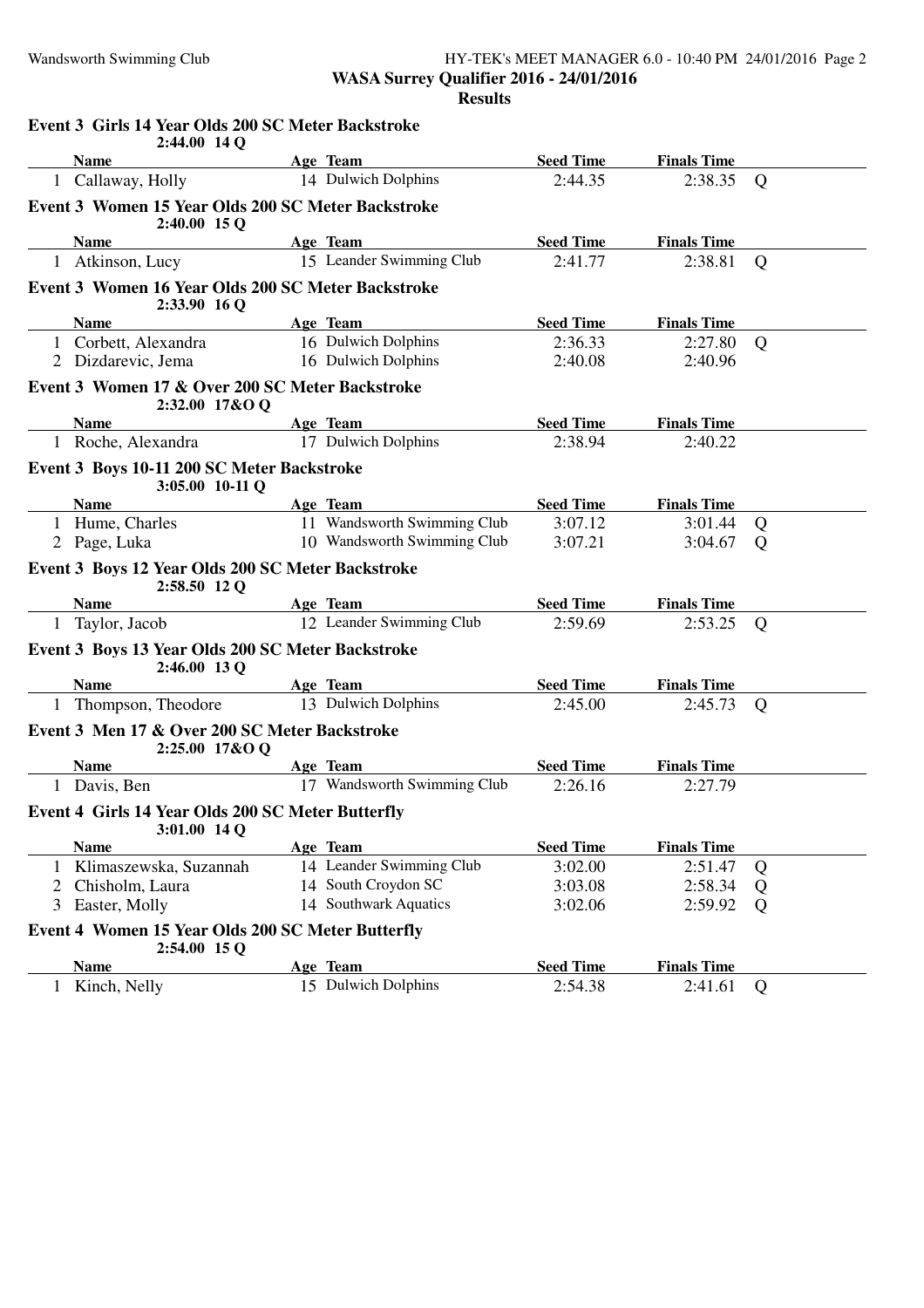#### Wandsworth Swimming Club HY-TEK's MEET MANAGER 6.0 - 10:40 PM 24/01/2016 Page 3 **WASA Surrey Qualifier 2016 - 24/01/2016 Results**

|   | Event 4 Boys 14 Year Olds 200 SC Meter Butterfly<br>$2:54.00$ 14 Q     |                             |                  |                    |   |
|---|------------------------------------------------------------------------|-----------------------------|------------------|--------------------|---|
|   | <b>Name</b>                                                            | Age Team                    | <b>Seed Time</b> | <b>Finals Time</b> |   |
|   | 1 Koster, Willem                                                       | 14 Dulwich Dolphins         | 2:56.10          | 2:50.84            | Q |
|   | Event 4 Men 15 Year Olds 200 SC Meter Butterfly<br>2:48.00 15 Q        |                             |                  |                    |   |
|   | <b>Name</b>                                                            | Age Team                    | <b>Seed Time</b> | <b>Finals Time</b> |   |
|   | 1 Nowak, Yuki                                                          | 15 Wandsworth Swimming Club | 2:45.10          | 2:35.90            | Q |
|   | Event 4 Men 16 Year Olds 200 SC Meter Butterfly<br>2:46.90 16 Q        |                             |                  |                    |   |
|   | <b>Name</b>                                                            | Age Team                    | <b>Seed Time</b> | <b>Finals Time</b> |   |
|   | 1 Bouzid, Julien                                                       | 16 Barnes Swimming Club     | 2:28.75          | 2:35.22            | Q |
|   | Event 4 Men 17 & Over 200 SC Meter Butterfly<br>2:38.30 17&O Q         |                             |                  |                    |   |
|   | <b>Name</b>                                                            | Age Team                    | <b>Seed Time</b> | <b>Finals Time</b> |   |
|   | 1 NURSE, DYLAN                                                         | 18 South Croydon SC         | 2:33.26          | 2:25.55            | Q |
|   | 2 White, Jake                                                          | 17 Leander Swimming Club    | 2:35.96          | 2:40.37            |   |
|   | Event 5 Girls 10-11 100 SC Meter Breaststroke<br>1:39.90 10-11 Q       |                             |                  |                    |   |
|   | <b>Name</b>                                                            | Age Team                    | <b>Seed Time</b> | <b>Finals Time</b> |   |
|   | 1 Ludden, Daisy                                                        | 11 Dulwich Dolphins         | 1:40.74          | 1:38.32            | Q |
|   | 2 Collins, Olivia                                                      | 11 Leander Swimming Club    | 1:41.00          | 1:39.12            | Q |
| 3 | Warfield, Annabel                                                      | 11 Leander Swimming Club    | 1:40.50          | 1:41.98            |   |
|   | Event 5 Girls 12 Year Olds 100 SC Meter Breaststroke<br>$1:37.00$ 12 Q |                             |                  |                    |   |
|   | <b>Name</b>                                                            | Age Team                    | <b>Seed Time</b> | <b>Finals Time</b> |   |
| 1 | Catani, Giulia                                                         | 12 Dulwich Dolphins         | 1:37.95          | 1:36.79            | Q |
|   | Mather, Grace                                                          | 12 Leander Swimming Club    | 1:37.13          | 1:37.19            |   |
| 3 | Wood, Beth                                                             | 12 Leander Swimming Club    | 1:38.00          | 1:40.70            |   |
|   | Hewitt-Buys, Micayla                                                   | 12 Leander Swimming Club    | 1:38.50          | 1:41.12            |   |
| 5 | Pedrini, Isabell                                                       | 12 Dulwich Dolphins         | 1:43.45          | 1:41.49            |   |
|   | Event 5 Girls 14 Year Olds 100 SC Meter Breaststroke<br>$1:28.50$ 14 Q |                             |                  |                    |   |
|   | <b>Name</b>                                                            | Age Team                    | <b>Seed Time</b> | <b>Finals Time</b> |   |
|   | Wilson, Katharine                                                      | 14 Wandsworth Swimming Club | 1:30.07          | 1:28.74            |   |
|   | 2 Dizdarevic, Demi                                                     | 14 Dulwich Dolphins         | 1:33.41          | 1:36.57            |   |
|   | Event 5 Women 15 Year Olds 100 SC Meter Breaststroke<br>$1:26.00$ 15 Q |                             |                  |                    |   |
|   | <b>Name</b>                                                            | Age Team                    | <b>Seed Time</b> | <b>Finals Time</b> |   |
| 1 | Gough, Bethany                                                         | 15 South Croydon SC         | 1:26.59          | 1:25.87            | Q |
| 2 | White, Florence                                                        | 15 Dulwich Dolphins         | 1:27.89          | 1:27.33            |   |
| 3 | Brown, Leila                                                           | 15 Leander Swimming Club    | 1:24.00          | 1:27.96            |   |
| 4 | Huddart-Ouabdes, Juliet                                                | 15 Dulwich Dolphins         | 1:27.82          | 1:28.51            |   |
| 5 | Sanchez-Contreras, Keziah                                              | 15 Leander Swimming Club    | 1:28.85          | 1:28.60            |   |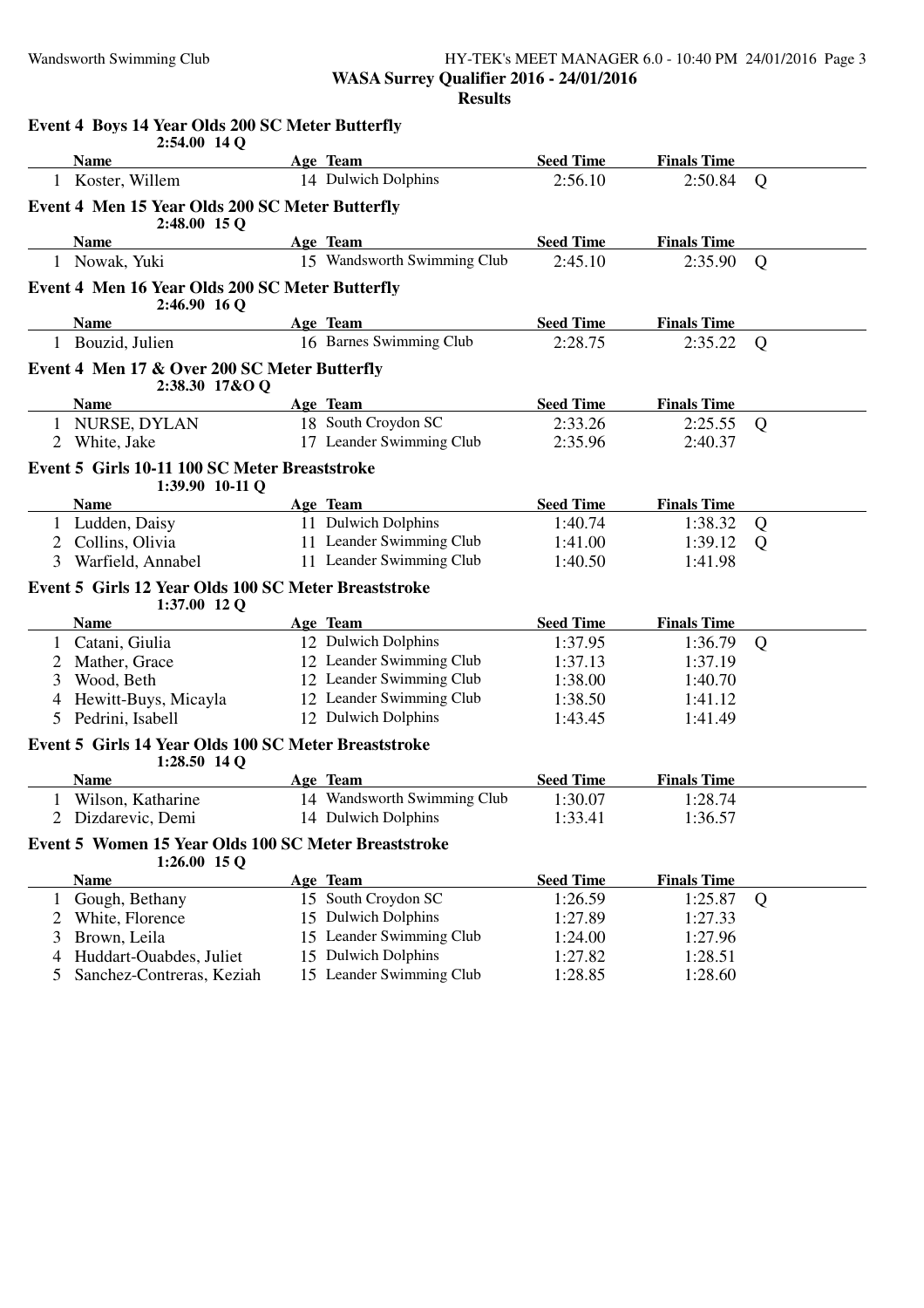#### Wandsworth Swimming Club HY-TEK's MEET MANAGER 6.0 - 10:40 PM 24/01/2016 Page 4 **WASA Surrey Qualifier 2016 - 24/01/2016 Results**

|   | EVEIN 3 WOMEN TO TEAT ORD TOO SC METER DI CASISTIONE<br>$1:22.80$ 16 Q |                             |                  |                    |   |
|---|------------------------------------------------------------------------|-----------------------------|------------------|--------------------|---|
|   | <b>Name</b>                                                            | Age Team                    | <b>Seed Time</b> | <b>Finals Time</b> |   |
|   | 1 Alfonso-Eaton, Cecilia                                               | 16 Leander Swimming Club    | 1:22.82          | 1:24.21            |   |
|   | Event 5 Boys 10-11 100 SC Meter Breaststroke<br>1:49.00 10-11 Q        |                             |                  |                    |   |
|   | <b>Name</b>                                                            | Age Team                    | <b>Seed Time</b> | <b>Finals Time</b> |   |
|   | 1 Cook, Charlie                                                        | 11 Dulwich Dolphins         | 1:49.79          | 1:40.30            | Q |
|   | 2 Chapman Lennon, Harvey                                               | 11 Dulwich Dolphins         | 1:49.45          | 1:41.95            | Q |
| 3 | Crowther, Zachary                                                      | 11 Dulwich Dolphins         | 1:49.82          | 1:44.37            | Q |
| 4 | Chapman, Kit                                                           | 11 Leander Swimming Club    | 1:50.00          | 1:52.04            |   |
| 5 | Rossiter, James                                                        | 11 Barnes Swimming Club     | 2:14.22          | 1:56.96            |   |
|   | Event 5 Boys 12 Year Olds 100 SC Meter Breaststroke<br>1:40.50 12 Q    |                             |                  |                    |   |
|   | <b>Name</b>                                                            | Age Team                    | <b>Seed Time</b> | <b>Finals Time</b> |   |
| 1 | Paine, George                                                          | 12 Leander Swimming Club    | 1:41.00          | 1:38.93            | Q |
|   | Vidovski, Martin                                                       | 12 Wandsworth Swimming Club | 1:43.94          | 1:38.98            | Q |
| 3 | Wilks, Kennedy                                                         | 12 Dulwich Dolphins         | 1:42.83          | 1:39.12            | Q |
| 4 | Pai, Jaeho                                                             | 12 South Croydon SC         | 1:42.12          | 1:44.19            |   |
|   | Event 5 Boys 13 Year Olds 100 SC Meter Breaststroke<br>1:30.00 13 Q    |                             |                  |                    |   |
|   | <b>Name</b>                                                            | Age Team                    | <b>Seed Time</b> | <b>Finals Time</b> |   |
|   | 1 Rates, George                                                        | 13 Dulwich Dolphins         | 1:32.37          | 1:29.82            | Q |
| 2 | Fakih, Gaby                                                            | 13 Barnes Swimming Club     | 1:33.50          | 1:29.83            | Q |
| 3 | Evans, Freddie                                                         | 13 Leander Swimming Club    | 1:40.10          | 1:38.48            |   |
|   | Event 5 Men 16 Year Olds 100 SC Meter Breaststroke<br>$1:20.40$ 16 Q   |                             |                  |                    |   |
|   | <b>Name</b>                                                            | Age Team                    | <b>Seed Time</b> | <b>Finals Time</b> |   |
|   | 1 Bouzid, Julien                                                       | 16 Barnes Swimming Club     | 1:19.13          | 1:22.20            |   |
|   | 2 Morais, Felipe                                                       | 16 Wandsworth Swimming Club | 1:23.48          | 1:22.52            |   |
|   | Event 6 Girls 12 Year Olds 100 SC Meter Freestyle<br>$1:12.50$ 12 Q    |                             |                  |                    |   |
|   | <b>Name</b>                                                            | Age Team                    | <b>Seed Time</b> | <b>Finals Time</b> |   |
|   | 1 Caron, Julia                                                         | 12 Wandsworth Swimming Club | 1:12.60          | 1:11.78            | Q |
| 2 | Owens, Anna                                                            | 12 Barnes Swimming Club     | 1:14.12          | 1:13.43            |   |
| 3 | Ellis-Keeler, Sarah                                                    | 12 Dulwich Dolphins         | 1:13.22          | 1:13.60            |   |
|   | Event 6 Girls 13 Year Olds 100 SC Meter Freestyle<br>$1:08.60$ 13 Q    |                             |                  |                    |   |
|   | <b>Name</b>                                                            | Age Team                    | <b>Seed Time</b> | <b>Finals Time</b> |   |
|   | Cooney, Lily                                                           | 13 Leander Swimming Club    | 1:09.40          | 1:09.64            |   |
|   | 2 Grantham, Madeleine                                                  | 13 Barnes Swimming Club     | 1:09.71          | 1:10.10            |   |
|   | Event 6 Girls 14 Year Olds 100 SC Meter Freestyle<br>$1:06.90$ 14 Q    |                             |                  |                    |   |
|   | <b>Name</b>                                                            | Age Team                    | <b>Seed Time</b> | <b>Finals Time</b> |   |
| 1 | Wilson, Katharine                                                      | 14 Wandsworth Swimming Club | 1:08.82          | 1:06.89            | Q |
|   |                                                                        |                             |                  |                    |   |

## **Event 5 Women 16 Year Olds 100 SC Meter Breaststroke**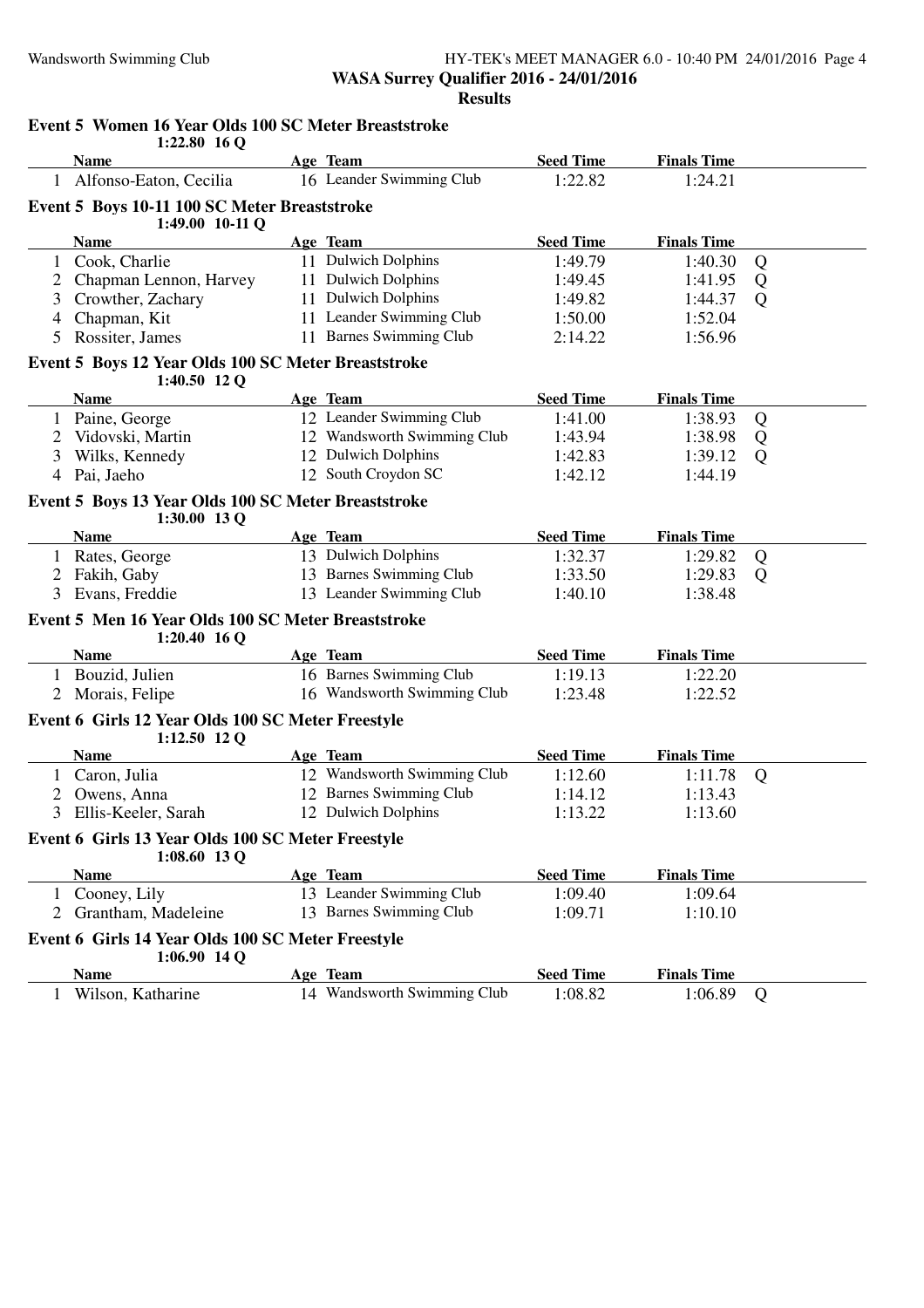#### Wandsworth Swimming Club HY-TEK's MEET MANAGER 6.0 - 10:40 PM 24/01/2016 Page 5 **WASA Surrey Qualifier 2016 - 24/01/2016 Results**

|                | $1:04.90$ 15 Q                                                      |                             |                  |                    |   |
|----------------|---------------------------------------------------------------------|-----------------------------|------------------|--------------------|---|
|                | <b>Name</b>                                                         | Age Team                    | <b>Seed Time</b> | <b>Finals Time</b> |   |
|                | 1 Burdyszek, Anna                                                   | 15 Wandsworth Swimming Club | 1:04.70          | 1:04.58            | Q |
| 2              | White, Florence                                                     | 15 Dulwich Dolphins         | 1:05.01          | 1:05.06            |   |
| 3              | Altankhuyag, Enerel                                                 | 15 Leander Swimming Club    | 1:04.99          | 1:05.62            |   |
| $\overline{4}$ | Gough, Bethany                                                      | 15 South Croydon SC         | 1:04.97          | 1:05.78            |   |
|                | Event 6 Women 16 Year Olds 100 SC Meter Freestyle<br>$1:03.50$ 16 Q |                             |                  |                    |   |
|                | <b>Name</b>                                                         | Age Team                    | <b>Seed Time</b> | <b>Finals Time</b> |   |
|                | 1 Lim, Eshaya                                                       | 16 Wandsworth Swimming Club | 1:06.98          | 1:05.23            |   |
| 2              | Seymour, Bella                                                      | 16 Wandsworth Swimming Club | 1:03.52          | 1:05.46            |   |
|                | Event 6 Boys 10-11 100 SC Meter Freestyle<br>1:22.00 10-11 Q        |                             |                  |                    |   |
|                | <b>Name</b>                                                         | Age Team                    | <b>Seed Time</b> | <b>Finals Time</b> |   |
| 1              | Crowther, Zachary                                                   | 11 Dulwich Dolphins         | 1:23.26          | 1:18.35            | Q |
| 2              | Veraas-Brown, Oliver                                                | 10 Leander Swimming Club    | 1:23.00          | 1:21.33            | Q |
| 3              | Ash, Peter                                                          | 10 Dulwich Dolphins         | 1:22.95          | 1:22.55            |   |
| 4              | Djidetchian, Theodore                                               | 10 Dulwich Dolphins         | 1:23.15          | 1:22.95            |   |
| 5              | Clunie, Lachlan                                                     | 11 Leander Swimming Club    | 1:22.83          | 1:23.06            |   |
| 6              | Rossiter, James                                                     | 11 Barnes Swimming Club     | 1:26.56          | 1:25.69            |   |
|                |                                                                     |                             |                  |                    |   |
|                | Event 6 Boys 12 Year Olds 100 SC Meter Freestyle                    |                             |                  |                    |   |
|                | 1:14.20 12 Q<br><b>Name</b>                                         | Age Team                    | <b>Seed Time</b> | <b>Finals Time</b> |   |
|                | Freeland, Cosmo                                                     | 12 Leander Swimming Club    | 1:15.00          | 1:11.55            | Q |
| 2              | Douglas, Finlay                                                     | 12 Dulwich Dolphins         | 1:15.00          | 1:13.47            | Q |
| 3              | Taylor, Jacob                                                       | 12 Leander Swimming Club    | 1:14.52          | 1:13.66            | Q |
| 4              | Cartwright, Thomas                                                  | 12 Dulwich Dolphins         | 1:16.08          | 1:14.31            |   |
|                | Johnson, Alexander                                                  | 12 Leander Swimming Club    | 1:17.06          | 1:15.76            |   |
| 6              | Hampton, Elliott                                                    | 12 Wandsworth Swimming Club | 1:16.87          | 1:15.89            |   |
| 7              | Vidovski, Martin                                                    | 12 Wandsworth Swimming Club | 1:17.12          | 1:16.63            |   |
|                |                                                                     |                             |                  |                    |   |
|                | Event 6 Boys 13 Year Olds 100 SC Meter Freestyle<br>$1:08.50$ 13 Q  |                             |                  |                    |   |
|                | Name                                                                | Age Team                    | <b>Seed Time</b> | <b>Finals Time</b> |   |
|                | 1 Findlay, Ben                                                      | 13 Leander Swimming Club    | 1:08.99          | 1:06.26            | Q |
| 2              | Ramini, JJ                                                          | 13 Wandsworth Swimming Club | 1:10.60          | 1:08.25            | Q |
|                | Event 6 Boys 14 Year Olds 100 SC Meter Freestyle<br>$1:04.00$ 14 Q  |                             |                  |                    |   |
|                | <b>Name</b>                                                         | Age Team                    | <b>Seed Time</b> | <b>Finals Time</b> |   |
|                | 1 Wood, Jake                                                        | 14 Leander Swimming Club    | 1:04.76          | 1:04.29            |   |
| 2              | Abdullah, Layth                                                     | 14 Leander Swimming Club    | 1:05.34          | 1:05.51            |   |
| 3              | Morais, Tomas                                                       | 14 Wandsworth Swimming Club | 1:09.98          | 1:09.11            |   |
|                | Event 6 Men 15 Year Olds 100 SC Meter Freestyle<br>$1:00.70$ 15 Q   |                             |                  |                    |   |
|                | <b>Name</b>                                                         | Age Team                    | <b>Seed Time</b> | <b>Finals Time</b> |   |
| 1              | Griffiths, William                                                  | 15 Leander Swimming Club    | 1:02.50          | 1:04.79            |   |
|                |                                                                     |                             |                  |                    |   |

# **Event 6 Women 15 Year Olds 100 SC Meter Freestyle**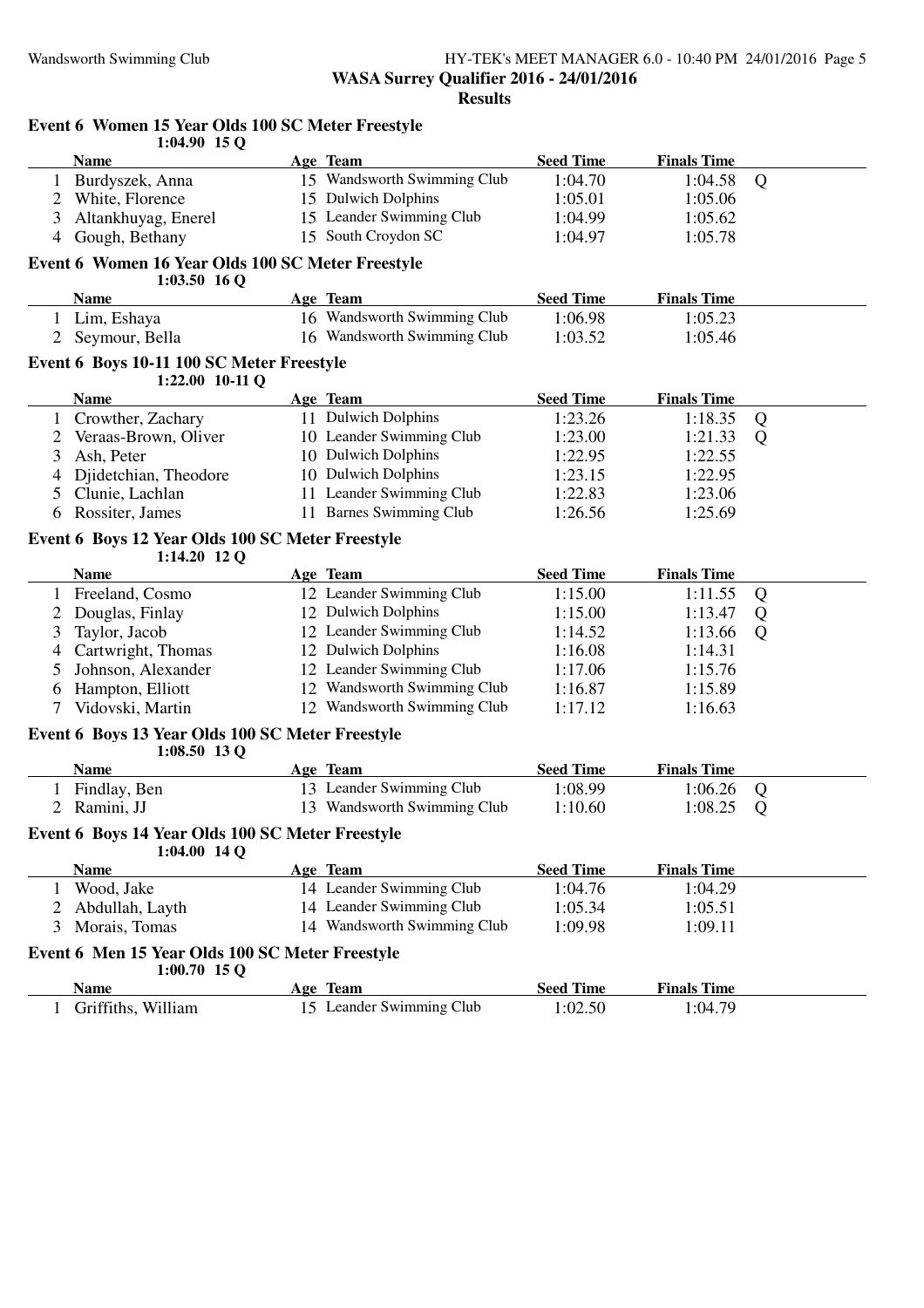#### Wandsworth Swimming Club HY-TEK's MEET MANAGER 6.0 - 10:40 PM 24/01/2016 Page 6 **WASA Surrey Qualifier 2016 - 24/01/2016 Results**

|              | Event 6 Men 16 Year Olds 100 SC Meter Freestyle<br>58.80 16 Q   |                             |                  |                    |   |
|--------------|-----------------------------------------------------------------|-----------------------------|------------------|--------------------|---|
|              | <b>Name</b>                                                     | Age Team                    | <b>Seed Time</b> | <b>Finals Time</b> |   |
|              | 1 Morais, Felipe                                                | 16 Wandsworth Swimming Club | 1:04.44          | 1:02.21            |   |
|              | Event 6 Men 17 & Over 100 SC Meter Freestyle<br>56.10 17&O Q    |                             |                  |                    |   |
|              | <b>Name</b>                                                     | Age Team                    | <b>Seed Time</b> | <b>Finals Time</b> |   |
|              | 1 NURSE, KANE                                                   | 18 South Croydon SC         | 56.86            | 57.16              |   |
|              | 2 NURSE, DYLAN                                                  | 18 South Croydon SC         | 58.06            | 58.47              |   |
|              | Event 7 Girls 10-11 50 SC Meter Backstroke<br>40.70 10-11 Q     |                             |                  |                    |   |
|              | <b>Name</b>                                                     | Age Team                    | <b>Seed Time</b> | <b>Finals Time</b> |   |
|              | 1 Gesini, Anna                                                  | 11 Wandsworth Swimming Club | 41.12            | 39.86              | Q |
|              | 2 Ellender, Olivia                                              | 11 Dulwich Dolphins         | 41.06            | 39.87              | Q |
| 3            | Ludden, Daisy                                                   | 11 Dulwich Dolphins         | 42.53            | 41.91              |   |
|              | 4 Regis, Isabelle                                               | 10 Leander Swimming Club    | 41.30            | 42.99              |   |
|              | Event 7 Girls 12 Year Olds 50 SC Meter Backstroke               |                             |                  |                    |   |
|              | 38.70 12 Q                                                      |                             |                  |                    |   |
|              | <b>Name</b>                                                     | Age Team                    | <b>Seed Time</b> | <b>Finals Time</b> |   |
|              | Thomas, Stella                                                  | 12 Leander Swimming Club    | 38.90            | 37.83              | Q |
|              | 2 KANI, NIKKI                                                   | 12 Barnes Swimming Club     | 39.41            | 38.81              |   |
| 3            | McArdle, Kiera                                                  | 12 Leander Swimming Club    | 39.20            | 39.28              |   |
|              | 4 Fairn, Maggie                                                 | 12 Leander Swimming Club    | 39.20            | 39.30              |   |
| 5            | Dickson, Ciara                                                  | 12 Wandsworth Swimming Club | NT               | 39.50              |   |
| 6            | Mather, Grace                                                   | 12 Leander Swimming Club    | 39.30            | 41.20              |   |
| 7            | Wood, Beth                                                      | 12 Leander Swimming Club    | 39.20            | 41.33              |   |
|              | Event 7 Girls 13 Year Olds 50 SC Meter Backstroke<br>37.20 13 Q |                             |                  |                    |   |
|              | <b>Name</b>                                                     | Age Team                    | <b>Seed Time</b> | <b>Finals Time</b> |   |
| $\mathbf{1}$ | Gardiner, Lydia                                                 | 13 Dulwich Dolphins         | 37.60            | 36.42              | Q |
| 2            | Cooney, Lily                                                    | 13 Leander Swimming Club    | 38.17            | 37.18              | Q |
| 3            | Eastwood, Misty                                                 | 13 Dulwich Dolphins         | 37.82            | 37.64              |   |
|              | 4 Pashov, Zara                                                  | 13 Dulwich Dolphins         | 38.30            | 37.78              |   |
|              | Event 7 Girls 14 Year Olds 50 SC Meter Backstroke<br>35.95 14 Q |                             |                  |                    |   |
|              | <b>Name</b>                                                     | Age Team                    | <b>Seed Time</b> | <b>Finals Time</b> |   |
| 1            | Callaway, Holly                                                 | 14 Dulwich Dolphins         | 36.16            | 35.84              | Q |
| 2            | Kullman, Jessie                                                 | 14 Southwark Aquatics       | 36.25            | 35.93              | Q |
|              | Event 7 Women 15 Year Olds 50 SC Meter Backstroke<br>34.70 15 Q |                             |                  |                    |   |
|              | <b>Name</b>                                                     | Age Team                    | <b>Seed Time</b> | <b>Finals Time</b> |   |
|              | 1 Gough, Bethany                                                | 15 South Croydon SC         | 35.17            | 35.45              |   |
|              | Ellis-Keeler, Charlotte                                         | 15 Dulwich Dolphins         | 34.70            | 35.73              |   |
|              | Event 7 Women 16 Year Olds 50 SC Meter Backstroke<br>34.10 16 Q |                             |                  |                    |   |
|              | <b>Name</b>                                                     | Age Team                    | <b>Seed Time</b> | <b>Finals Time</b> |   |
|              | Dizdarevic, Jema                                                | 16 Dulwich Dolphins         | 35.20            | 35.32              |   |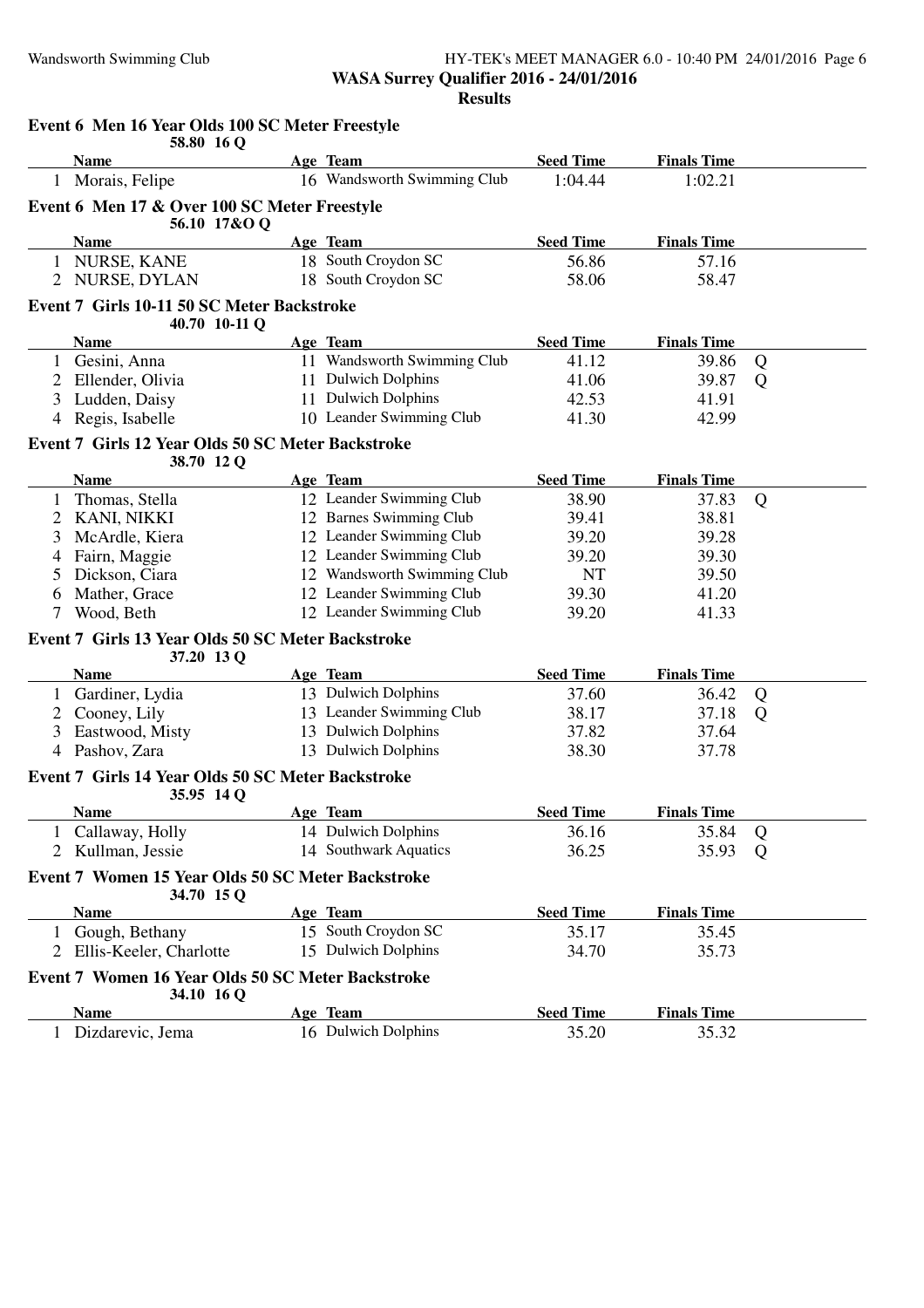#### Wandsworth Swimming Club HY-TEK's MEET MANAGER 6.0 - 10:40 PM 24/01/2016 Page 7 **WASA Surrey Qualifier 2016 - 24/01/2016 Results**

|                | 40.80 10-11 Q                                    |  |                             |                  |                    |                |  |  |
|----------------|--------------------------------------------------|--|-----------------------------|------------------|--------------------|----------------|--|--|
|                | <b>Name</b>                                      |  | Age Team                    | <b>Seed Time</b> | <b>Finals Time</b> |                |  |  |
| 1              | Graves-Brown, Mason                              |  | 10 Dulwich Dolphins         | 41.36            | 39.84              | Q              |  |  |
|                | Djidetchian, Theodore                            |  | 10 Dulwich Dolphins         | 41.75            | 40.84              |                |  |  |
| 3              | Ash, Peter                                       |  | 10 Dulwich Dolphins         | 41.66            | 41.59              |                |  |  |
| 4              | James, Frankie                                   |  | 11 Leander Swimming Club    | 41.00            | 41.61              |                |  |  |
| 5              | Page, Luka                                       |  | 10 Wandsworth Swimming Club | 41.40            | 41.94              |                |  |  |
| 6              | Rossiter, James                                  |  | 11 Barnes Swimming Club     | 41.74            | 42.02              |                |  |  |
| 7              | Chapman Lennon, Harvey                           |  | 11 Dulwich Dolphins         | 41.78            | 42.17              |                |  |  |
|                |                                                  |  |                             |                  |                    |                |  |  |
|                | Event 7 Boys 12 Year Olds 50 SC Meter Backstroke |  |                             |                  |                    |                |  |  |
|                | 39.30 12 Q                                       |  |                             |                  |                    |                |  |  |
|                | <b>Name</b>                                      |  | Age Team                    | <b>Seed Time</b> | <b>Finals Time</b> |                |  |  |
| $\mathbf{1}$   | Milner, Jack                                     |  | 12 Dulwich Dolphins         | 40.58            | 38.93              | Q              |  |  |
| 2              | Cartwright, Thomas                               |  | 12 Dulwich Dolphins         | 39.81            | 39.42              |                |  |  |
| 3              | Hampton, Elliott                                 |  | 12 Wandsworth Swimming Club | 40.32            | 39.61              |                |  |  |
| $\overline{4}$ | Paine, George                                    |  | 12 Leander Swimming Club    | 39.70            | 39.93              |                |  |  |
|                | Event 7 Boys 13 Year Olds 50 SC Meter Backstroke |  |                             |                  |                    |                |  |  |
|                | 37.00 13 Q                                       |  |                             |                  |                    |                |  |  |
|                | <b>Name</b>                                      |  | Age Team                    | <b>Seed Time</b> | <b>Finals Time</b> |                |  |  |
|                | Thompson, Theodore                               |  | 13 Dulwich Dolphins         | 37.35            | 36.73              | $\overline{Q}$ |  |  |
| $\overline{2}$ | Ramini, JJ                                       |  | 13 Wandsworth Swimming Club | 37.06            | 37.14              |                |  |  |
| 3              | Cox, Elliott                                     |  | 13 Dulwich Dolphins         | 39.02            | 37.89              |                |  |  |
|                | Event 7 Boys 14 Year Olds 50 SC Meter Backstroke |  |                             |                  |                    |                |  |  |
|                |                                                  |  |                             |                  |                    |                |  |  |
|                |                                                  |  |                             |                  |                    |                |  |  |
|                | 35.00 14 Q                                       |  |                             |                  |                    |                |  |  |
|                | <b>Name</b>                                      |  | Age Team                    | <b>Seed Time</b> | <b>Finals Time</b> |                |  |  |
| $\mathbf{1}$   | Sydney-Darling, Jordan                           |  | 14 Leander Swimming Club    | 35.10            | 35.91              |                |  |  |
|                | Event 7 Men 15 Year Olds 50 SC Meter Backstroke  |  |                             |                  |                    |                |  |  |
|                | 33.70 15 Q                                       |  |                             |                  |                    |                |  |  |
|                | <b>Name</b>                                      |  | Age Team                    | <b>Seed Time</b> | <b>Finals Time</b> |                |  |  |
|                | 1 Penney, Rohan                                  |  | 15 Wandsworth Swimming Club | 34.60            | 33.48              | Q              |  |  |
|                | Florida-James, Patrick                           |  | 15 Redhill & Reigate SC     | 33.89            | 33.60              | Q              |  |  |
|                | Event 7 Men 16 Year Olds 50 SC Meter Backstroke  |  |                             |                  |                    |                |  |  |
|                | 32.50 16 Q                                       |  |                             |                  |                    |                |  |  |
|                | <b>Name</b>                                      |  | Age Team                    | <b>Seed Time</b> | <b>Finals Time</b> |                |  |  |
| 1              | Oozeer, Khaled                                   |  | 16 Leander Swimming Club    | 33.19            | 34.58              |                |  |  |
|                |                                                  |  | 16 Barnes Swimming Club     | 32.87            | 35.01              |                |  |  |
|                | 2 Bouzid, Julien                                 |  |                             |                  |                    |                |  |  |
|                | Event 7 Men 17 & Over 50 SC Meter Backstroke     |  |                             |                  |                    |                |  |  |
|                | 30.20 17&O Q                                     |  |                             |                  |                    |                |  |  |
|                | <b>Name</b>                                      |  | Age Team                    | <b>Seed Time</b> | <b>Finals Time</b> |                |  |  |
|                | Davis, Ben                                       |  | 17 Wandsworth Swimming Club | 30.76            | DQ                 |                |  |  |
|                | 4.4 Starting before starting signal              |  |                             |                  |                    |                |  |  |
|                | Event 8 Girls 10-11 50 SC Meter Butterfly        |  |                             |                  |                    |                |  |  |
|                | 40.50 10-11 Q                                    |  |                             |                  |                    |                |  |  |
|                | <b>Name</b>                                      |  | Age Team                    | <b>Seed Time</b> | <b>Finals Time</b> |                |  |  |
| $\mathbf{1}$   | To, Jessica                                      |  | 10 Leander Swimming Club    | 41.20            | 43.94              |                |  |  |
|                | 2 van't Hoff, Rebecca                            |  | 11 Leander Swimming Club    | 41.20            | 45.36              |                |  |  |

## **Event 7 Boys 10-11 50 SC Meter Backstroke**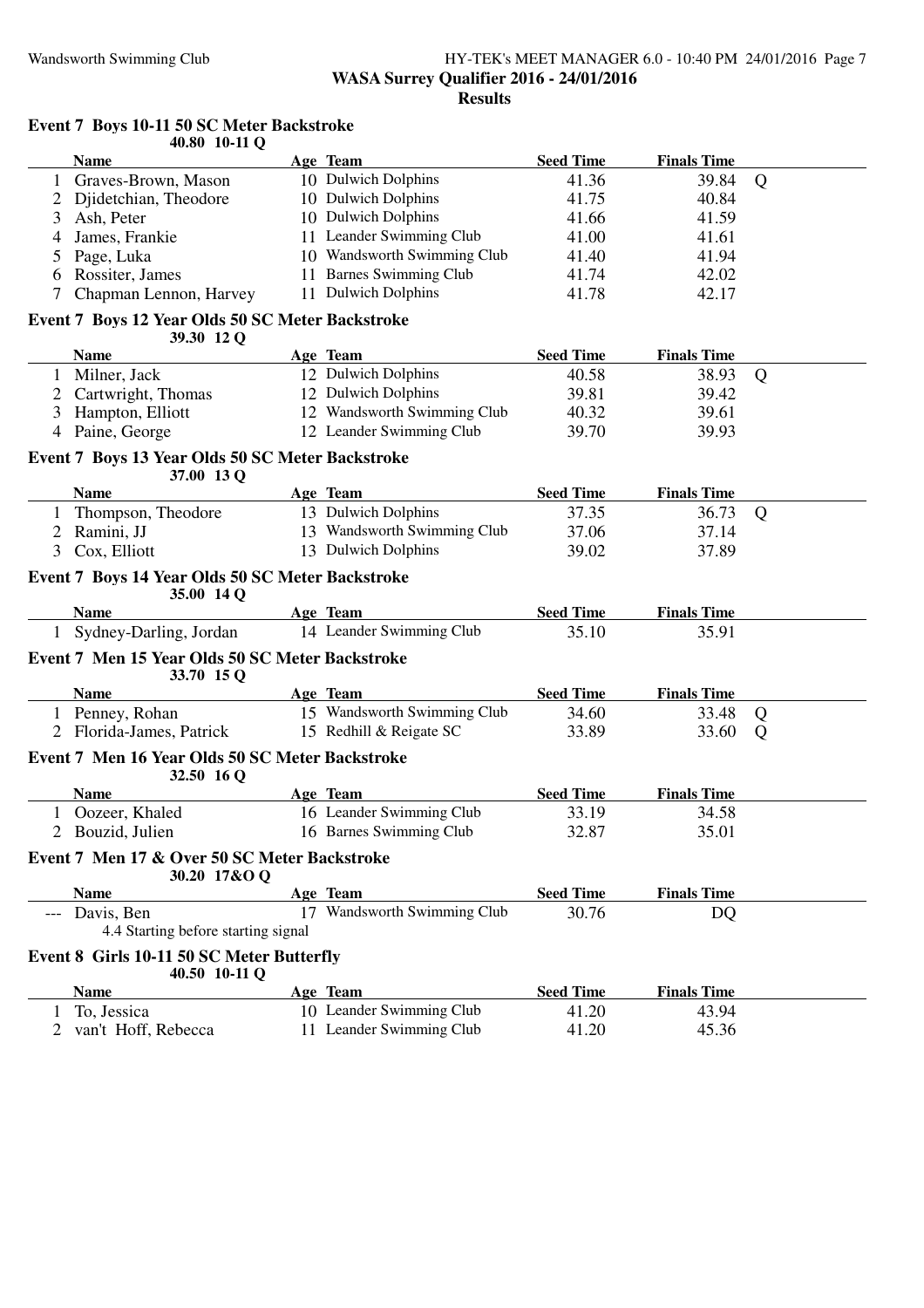#### Wandsworth Swimming Club HY-TEK's MEET MANAGER 6.0 - 10:40 PM 24/01/2016 Page 8 **WASA Surrey Qualifier 2016 - 24/01/2016 Results**

|              | Event 8 Girls 12 Year Olds 50 SC Meter Butterfly<br>37.50 12 Q        |                                 |                  |                    |   |
|--------------|-----------------------------------------------------------------------|---------------------------------|------------------|--------------------|---|
|              | <b>Name</b>                                                           | Age Team                        | <b>Seed Time</b> | <b>Finals Time</b> |   |
|              | 1 Donald, Lucy                                                        | 12 Dulwich Dolphins             | 39.00            | 37.44              | Q |
| 2            | Pashov, Phoebe                                                        | 12 Dulwich Dolphins             | 38.61            | 38.43              |   |
| 3            | Dickson, Ciara                                                        | 12 Wandsworth Swimming Club     | <b>NT</b>        | 40.95              |   |
|              | 4 Hewitt-Buys, Micayla                                                | 12 Leander Swimming Club        | 40.50            | 42.67              |   |
|              | Event 8 Girls 14 Year Olds 50 SC Meter Butterfly<br>35.00 14 Q        |                                 |                  |                    |   |
|              | <b>Name</b>                                                           | Age Team                        | <b>Seed Time</b> | <b>Finals Time</b> |   |
|              | 1 Callaway, Holly                                                     | 14 Dulwich Dolphins             | 35.12            | 34.62              | Q |
|              | 2 Kullman, Jessie                                                     | 14 Southwark Aquatics           | 35.28            | 36.96              |   |
|              | <b>Event 8 Women 16 Year Olds 50 SC Meter Butterfly</b><br>32.90 16 Q |                                 |                  |                    |   |
|              | <b>Name</b>                                                           | Age Team                        | <b>Seed Time</b> | <b>Finals Time</b> |   |
|              | 1 Corbett, Alexandra                                                  | 16 Dulwich Dolphins             | 33.02            | 33.59              |   |
|              | Event 8 Boys 10-11 50 SC Meter Butterfly                              |                                 |                  |                    |   |
|              | 42.50 10-11 Q<br><b>Name</b>                                          |                                 | <b>Seed Time</b> | <b>Finals Time</b> |   |
|              |                                                                       | Age Team<br>11 Dulwich Dolphins | 42.53            |                    |   |
|              | Cook, Charlie<br>Graves-Brown, Mason                                  | 10 Dulwich Dolphins             | 43.17            | 39.25<br>41.84     | Q |
|              |                                                                       | 11 Wandsworth Swimming Club     | 44.38            |                    | Q |
| 3            | Hume, Charles<br>Chilton, Christo                                     | 11 Dulwich Dolphins             |                  | 42.18              | Q |
| 4            |                                                                       | 11 Barnes Swimming Club         | 43.84<br>48.88   | 42.32              | Q |
|              | 5 Rossiter, James                                                     |                                 |                  | 49.43              |   |
|              | Event 8 Boys 12 Year Olds 50 SC Meter Butterfly<br>38.50 12 Q         |                                 |                  |                    |   |
|              | Name                                                                  | Age Team                        | <b>Seed Time</b> | <b>Finals Time</b> |   |
| $\mathbf{1}$ | Cartwright, Thomas                                                    | 12 Dulwich Dolphins             | 39.41            | 38.71              |   |
| 2            | Jerman, Tom                                                           | 12 Leander Swimming Club        | 39.00            | 39.69              |   |
| 3            | Douglas, Finlay                                                       | 12 Dulwich Dolphins             | 39.64            | 39.80              |   |
| 4            | Johnson, Alexander                                                    | 12 Leander Swimming Club        | 39.52            | 39.81              |   |
|              | Event 8 Boys 13 Year Olds 50 SC Meter Butterfly<br>36.20 13 Q         |                                 |                  |                    |   |
|              | <b>Name</b>                                                           | Age Team                        | <b>Seed Time</b> | <b>Finals Time</b> |   |
|              | 1 Ramini, JJ                                                          | 13 Wandsworth Swimming Club     | 36.39            | 36.98              |   |
|              | Woodham, Charlie                                                      | 13 Southwark Aquatics           | 36.78            | 37.23              |   |
| 3            | Totev, Steve                                                          | 13 South Croydon SC             | 37.10            | 38.73              |   |
|              | Event 8 Boys 14 Year Olds 50 SC Meter Butterfly<br>32.50 14 Q         |                                 |                  |                    |   |
|              | <b>Name</b>                                                           | Age Team                        | <b>Seed Time</b> | <b>Finals Time</b> |   |
|              | 1 St Louis, Isaac                                                     | 14 Dulwich Dolphins             | 34.37            | 33.97              |   |
|              | 2 Brockway, Benjamin                                                  | 14 Wandsworth Swimming Club     | 38.92            | 34.69              |   |
| 3            | Morais, Tomas                                                         | 14 Wandsworth Swimming Club     | 35.53            | 35.50              |   |
|              | Event 8 Men 15 Year Olds 50 SC Meter Butterfly<br>31.40 15 Q          |                                 |                  |                    |   |
|              | <b>Name</b>                                                           | Age Team                        | <b>Seed Time</b> | <b>Finals Time</b> |   |
| 1            | Nowak, Yuki                                                           | 15 Wandsworth Swimming Club     | 31.60            | 31.94              |   |
| 2            | Aeron Thomas, Jack                                                    | 15 Leander Swimming Club        | 33.33            | 32.65              |   |
|              |                                                                       |                                 |                  |                    |   |
|              |                                                                       |                                 |                  |                    |   |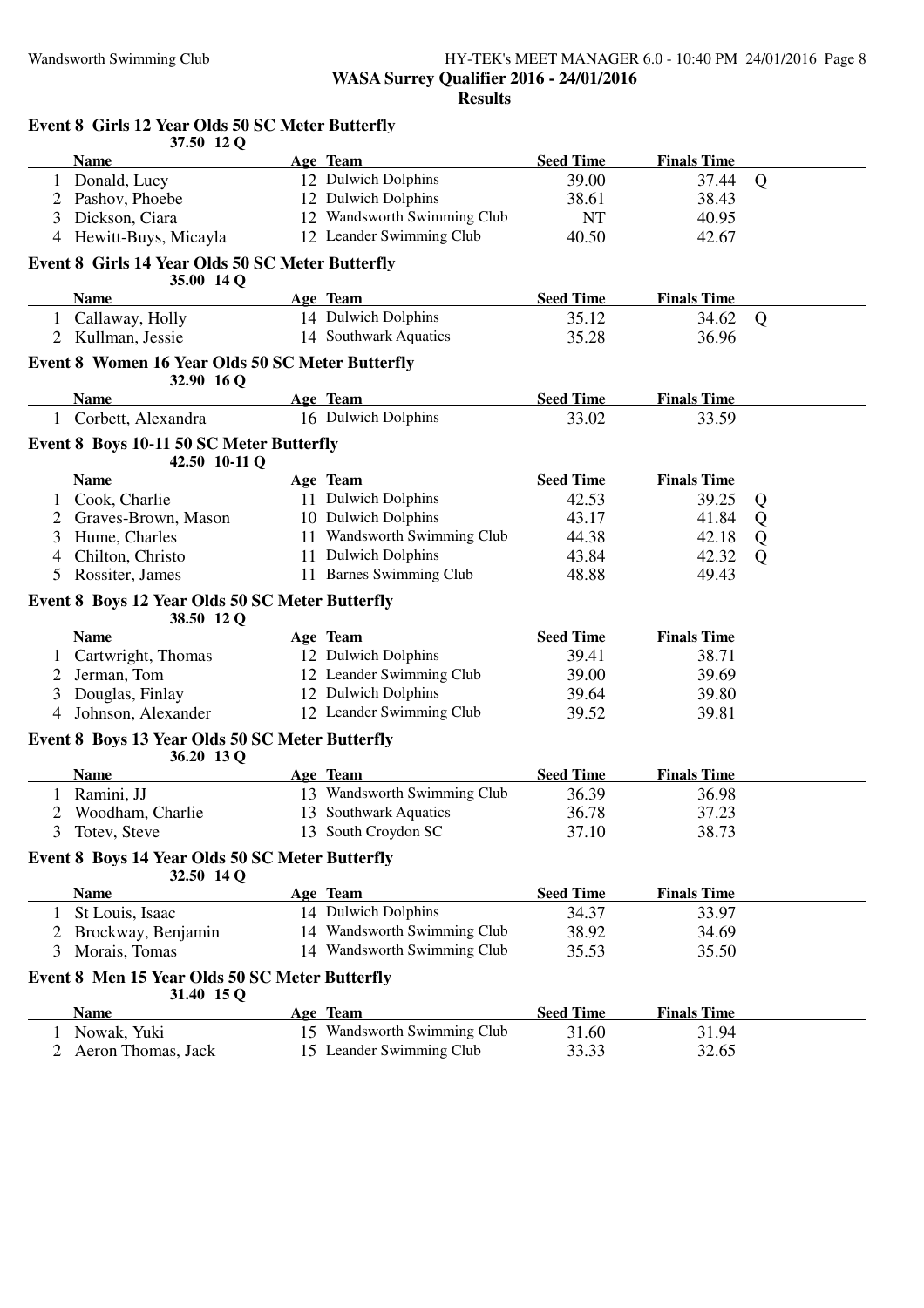## Wandsworth Swimming Club **HY-TEK's MEET MANAGER 6.0 - 10:40 PM 24/01/2016** Page 9 **WASA Surrey Qualifier 2016 - 24/01/2016**

|                |                                                                   | <b>Results</b>              |                  |                    |   |
|----------------|-------------------------------------------------------------------|-----------------------------|------------------|--------------------|---|
|                | (Event 8 Men 15 Year Olds 50 SC Meter Butterfly)<br><b>Name</b>   | Age Team                    | <b>Seed Time</b> | <b>Finals Time</b> |   |
|                | 3 Griffiths, William                                              | 15 Leander Swimming Club    | 32.20            | 32.82              |   |
|                |                                                                   |                             |                  |                    |   |
|                | Event 8 Men 16 Year Olds 50 SC Meter Butterfly<br>30.20 16 Q      |                             |                  |                    |   |
|                | <b>Name</b>                                                       | Age Team                    | <b>Seed Time</b> | <b>Finals Time</b> |   |
|                | 1 Bouzid, Julien                                                  | 16 Barnes Swimming Club     | 28.50            | 31.03              |   |
|                | Event 8 Men 17 & Over 50 SC Meter Butterfly                       |                             |                  |                    |   |
|                | 27.60 17&O Q                                                      |                             |                  |                    |   |
|                | <b>Name</b>                                                       | Age Team                    | <b>Seed Time</b> | <b>Finals Time</b> |   |
|                | 1 Bouyer, Aymeric                                                 | 20 Leander Swimming Club    | 28.60            | 28.94              |   |
|                | Event 9 Girls 10-11 50 SC Meter Breaststroke                      |                             |                  |                    |   |
|                | 46.00 10-11 Q                                                     |                             |                  |                    |   |
|                | <b>Name</b>                                                       | Age Team                    | <b>Seed Time</b> | <b>Finals Time</b> |   |
| 1              | Hylton, Shania                                                    | 11 Southwark Aquatics       | 46.20            | 45.39              | Q |
| 2              | Hipple, Sophia                                                    | 10 Southwark Aquatics       | 46.39            | 46.02              |   |
| 3              | Collins, Olivia                                                   | 11 Leander Swimming Club    | 46.80            | 46.45              |   |
| $\overline{4}$ | Warfield, Annabel                                                 | 11 Leander Swimming Club    | 46.11            | 46.84              |   |
|                | Event 9 Girls 12 Year Olds 50 SC Meter Breaststroke               |                             |                  |                    |   |
|                | 44.70 12 Q                                                        |                             |                  |                    |   |
|                | <b>Name</b>                                                       | Age Team                    | <b>Seed Time</b> | <b>Finals Time</b> |   |
|                | 1 Metcalfe, Anna                                                  | 12 Leander Swimming Club    | 45.00            | 43.57              | Q |
| 2              | Davies, Emma                                                      | 12 South Croydon SC         | 44.94            | 43.85              | Q |
| 3              | Dickson, Ciara                                                    | 12 Wandsworth Swimming Club | <b>NT</b>        | 44.56              | Q |
| 4              | Pedrini, Isabell                                                  | 12 Dulwich Dolphins         | 46.25            | 47.06              |   |
| 5              | Wood, Beth                                                        | 12 Leander Swimming Club    | 45.20            | 47.34              |   |
|                | Event 9 Girls 14 Year Olds 50 SC Meter Breaststroke<br>41.00 14 Q |                             |                  |                    |   |
|                | <b>Name</b>                                                       | Age Team                    | <b>Seed Time</b> | <b>Finals Time</b> |   |
|                | 1 Wilson, Katharine                                               | 14 Wandsworth Swimming Club | 41.20            | 40.99              | Q |
| 2              | Richards, Hermione                                                | 14 Wandsworth Swimming Club | 42.99            | 41.39              |   |
| 3              | Dizdarevic, Demi                                                  | 14 Dulwich Dolphins         | 43.64            | 44.75              |   |
|                | Event 9 Women 15 Year Olds 50 SC Meter Breaststroke<br>40.00 15 Q |                             |                  |                    |   |
|                | <b>Name</b>                                                       | Age Team                    | <b>Seed Time</b> | <b>Finals Time</b> |   |
|                | Frame, Jemima                                                     | 15 Leander Swimming Club    | 40.64            | 40.07              |   |
| 2              | Huddart-Ouabdes, Juliet                                           | 15 Dulwich Dolphins         | 40.05            | 40.28              |   |
| 3              | Sanchez-Contreras, Keziah                                         | 15 Leander Swimming Club    | 40.06            | 40.91              |   |
|                | Event 9 Women 16 Year Olds 50 SC Meter Breaststroke<br>38.20 16 Q |                             |                  |                    |   |
|                | <b>Name</b>                                                       | Age Team                    | <b>Seed Time</b> | <b>Finals Time</b> |   |
|                | Alfonso-Eaton, Cecilia                                            | 16 Leander Swimming Club    | 38.91            | 39.93              |   |
| 2              | Bonner, Ruby                                                      | 16 Dulwich Dolphins         | 40.84            | 40.89              |   |
|                | Event 9 Boys 10-11 50 SC Meter Breaststroke                       |                             |                  |                    |   |
|                | 49.00 10-11 Q<br><b>Name</b>                                      | Age Team                    | <b>Seed Time</b> | <b>Finals Time</b> |   |
| $\mathbf{I}$   | Chapman Lennon, Harvey                                            | 11 Dulwich Dolphins         | 49.39            | 50.64              |   |
|                | Johnson, Jasper                                                   | 10 Leander Swimming Club    | 49.50            | 51.29              |   |
|                |                                                                   |                             |                  |                    |   |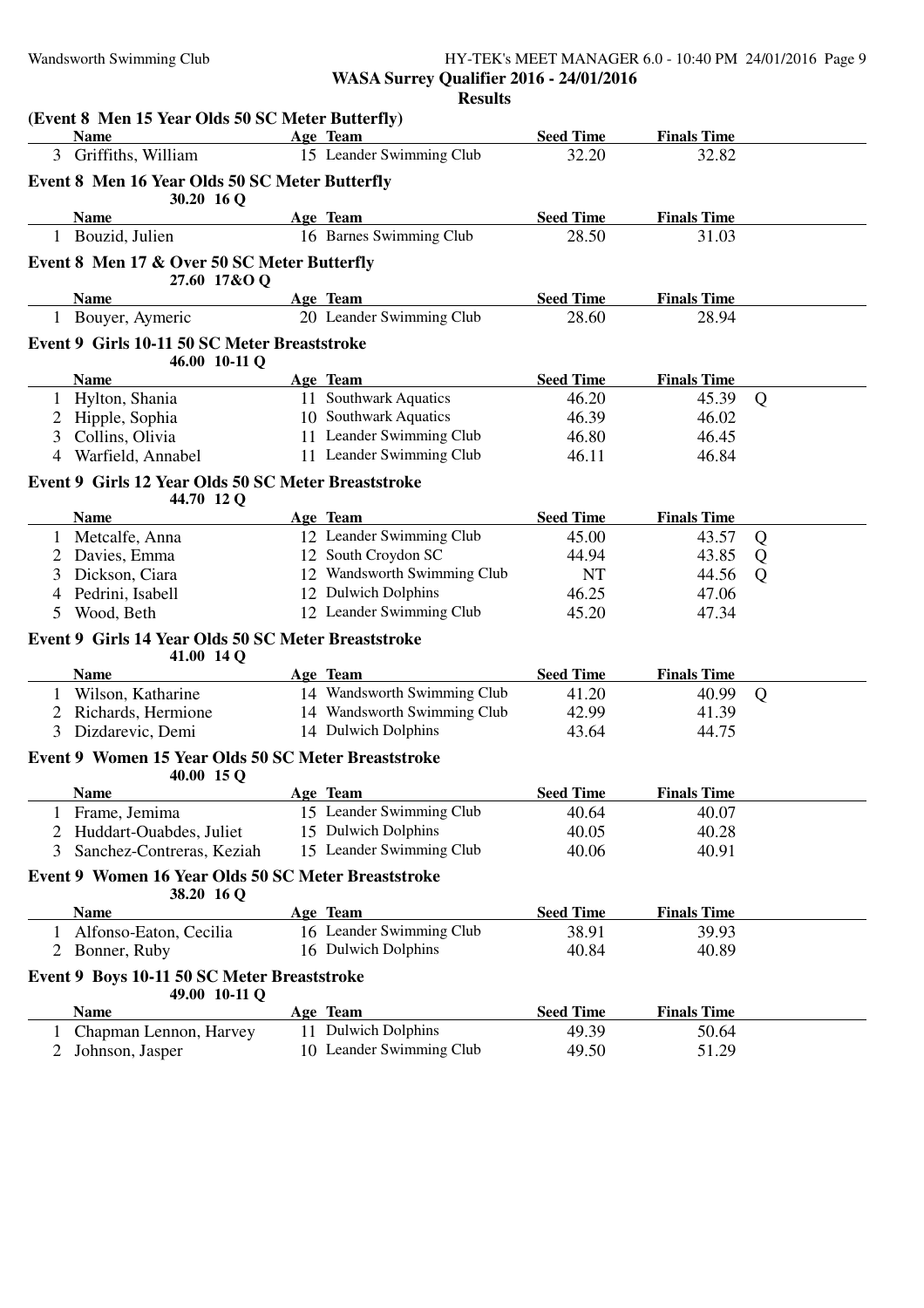#### Wandsworth Swimming Club HY-TEK's MEET MANAGER 6.0 - 10:40 PM 24/01/2016 Page 10 **WASA Surrey Qualifier 2016 - 24/01/2016 Results**

### **(Event 9 Boys 10-11 50 SC Meter Breaststroke)**

|     | Name                                | Age Team                    | <b>Seed Time</b> | <b>Finals Time</b> |  |
|-----|-------------------------------------|-----------------------------|------------------|--------------------|--|
| 3.  | Chapman, Kit                        | 11 Leander Swimming Club    | 49.50            | 51.76              |  |
|     | 4 Rossiter, James                   | <b>Barnes Swimming Club</b> | 52.06            | 55.16              |  |
|     | 5 Leach, Leo                        | 11 Leander Swimming Club    | 49.50            | 56.06              |  |
| --- | Veraas-Brown, Oliver                | 10 Leander Swimming Club    | 49.50            | DQ                 |  |
|     | 4.4 Starting before starting signal |                             |                  |                    |  |

### **Event 9 Boys 12 Year Olds 50 SC Meter Breaststroke**

**45.00 12 Q**

| <b>Name</b>            | Age Team                    | <b>Seed Time</b> | <b>Finals Time</b> |   |
|------------------------|-----------------------------|------------------|--------------------|---|
| Debrah, Kyle           | 12 South Croydon SC         | 45.96            | 44.08              | O |
| Vidovski, Martin       | 12 Wandsworth Swimming Club | 45.01            | 46.14              |   |
| 3 Milner, Jack         | 12 Dulwich Dolphins         | 46.51            | 46.70              |   |
| 4 Taylor, Jacob        | 12 Leander Swimming Club    | 45.50            | 47.20              |   |
| 5 Paine, George        | 12 Leander Swimming Club    | 45.70            | 47.47              |   |
| 6 Pai, Jaeho           | 12 South Croydon SC         | 45.80            | 47.59              |   |
| --- Cartwright, Thomas | 12 Dulwich Dolphins         | 45.48            | DQ                 |   |

7.4 Leg movements not on the same plane

## **Event 9 Boys 13 Year Olds 50 SC Meter Breaststroke**

**41.90 13 Q**

| <b>Name</b>      | Age Team                 | <b>Seed Time</b> | <b>Finals Time</b> |  |
|------------------|--------------------------|------------------|--------------------|--|
| Rates, George    | 13 Dulwich Dolphins      | 41.32            | 40.83 Q            |  |
| 2 Findlay, Ben   | 13 Leander Swimming Club | 41.99            | 41.42 Q            |  |
| 3 Fakih, Gaby    | 13 Barnes Swimming Club  | 42.69            | 42.38              |  |
| 4 Evans, Freddie | 13 Leander Swimming Club | 42.40            | 42.70              |  |

#### **Event 9 Boys 14 Year Olds 50 SC Meter Breaststroke 39.50 14 Q**

| $\sim$               |                             |                  |                    |  |
|----------------------|-----------------------------|------------------|--------------------|--|
| <b>Name</b>          | Age Team                    | <b>Seed Time</b> | <b>Finals Time</b> |  |
| 1 St Louis, Isaac    | 14 Dulwich Dolphins         | 40.55            | 38.49 Q            |  |
| 2 Brockway, Benjamin | 14 Wandsworth Swimming Club | 39.59            | 38.83              |  |
| 3 Koster, Willem     | 14 Dulwich Dolphins         | 40.20            | 39.13              |  |
| 4 Portillo, Mario    | 14 Leander Swimming Club    | 41.34            | 41.04              |  |

#### **Event 9 Men 16 Year Olds 50 SC Meter Breaststroke 36.40 16 Q**

| $30.40\;10$ U                                                  |     |                             |                  |                    |   |
|----------------------------------------------------------------|-----|-----------------------------|------------------|--------------------|---|
| <b>Name</b>                                                    |     | Age Team                    | <b>Seed Time</b> | <b>Finals Time</b> |   |
| Bouzid, Julien                                                 |     | 16 Barnes Swimming Club     | 34.75            | 36.35              | Q |
| Morais, Felipe                                                 |     | 16 Wandsworth Swimming Club | 43.42            | 38.75              |   |
| Event 9 Men 17 & Over 50 SC Meter Breaststroke<br>33.60 17&O O |     |                             |                  |                    |   |
| <b>Name</b>                                                    |     | Age Team                    | <b>Seed Time</b> | <b>Finals Time</b> |   |
| Mason, Jacob                                                   | 17. | Leander Swimming Club       | 36.78            | 35.53              |   |
| Event 10 Girls 12 Year Olds 800 SC Meter Freestyle             |     |                             |                  |                    |   |
| $11:28.00$ 12 O                                                |     |                             |                  |                    |   |
| <b>Name</b>                                                    |     | Age Team                    | <b>Seed Time</b> | <b>Finals Time</b> |   |
| Field, Sophie                                                  |     | 12 Dulwich Dolphins         | 10:40.00         | 10:09.57           | Q |
| Donald, Lucy                                                   |     | 12 Dulwich Dolphins         | 11:20.00         | 11:14.49           | Ő |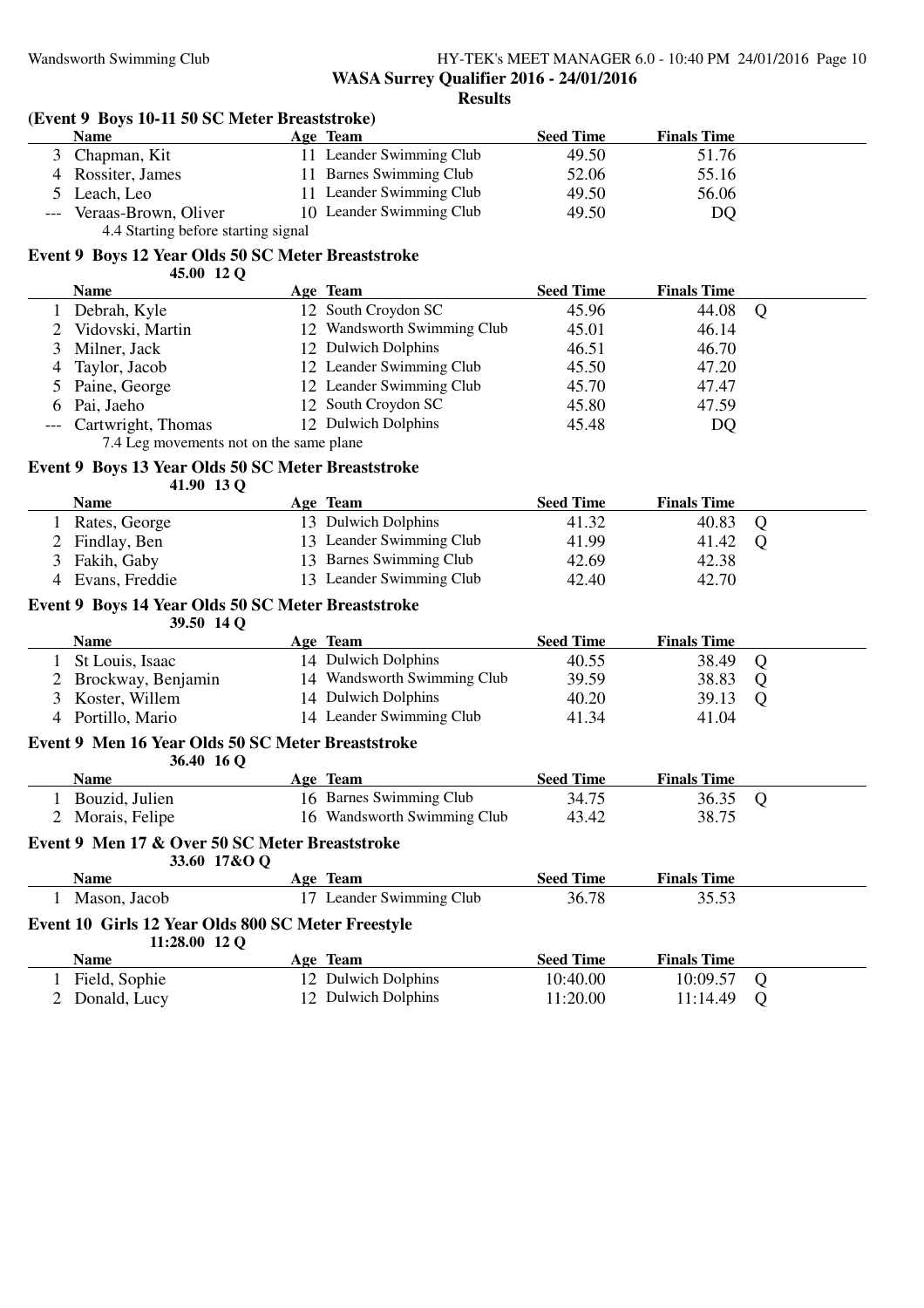#### Wandsworth Swimming Club HY-TEK's MEET MANAGER 6.0 - 10:40 PM 24/01/2016 Page 11 **WASA Surrey Qualifier 2016 - 24/01/2016 Results**

|              | Event 10 Girls 13 Year Olds 800 SC Meter Freestyle<br>10:51.20 13 Q   |                             |                  |                    |                |
|--------------|-----------------------------------------------------------------------|-----------------------------|------------------|--------------------|----------------|
|              | <b>Name</b>                                                           | Age Team                    | <b>Seed Time</b> | <b>Finals Time</b> |                |
|              | 1 Newe, Frances                                                       | 13 Dulwich Dolphins         | 10:20.00         | 9:54.68            | Q              |
|              | Event 10 Girls 15 Year Olds 800 SC Meter Freestyle<br>$10:02.50$ 15 Q |                             |                  |                    |                |
|              | <b>Name</b>                                                           | Age Team                    | <b>Seed Time</b> | <b>Finals Time</b> |                |
|              | 1 Kinch, Nelly                                                        | 15 Dulwich Dolphins         | 10:04.50         | 9:38.18            | Q              |
|              | Event 11 Girls 12 Year Olds 400 SC Meter Freestyle<br>5:22.00 12 Q    |                             |                  |                    |                |
|              | <b>Name</b>                                                           | Age Team                    | <b>Seed Time</b> | <b>Finals Time</b> |                |
|              | 1 Owens, Anna                                                         | 12 Barnes Swimming Club     | 5:23.43          | 5:24.45            |                |
|              | Event 11 Girls 14 Year Olds 400 SC Meter Freestyle<br>5:05.00 14 Q    |                             |                  |                    |                |
|              | <b>Name</b>                                                           | Age Team                    | <b>Seed Time</b> | <b>Finals Time</b> |                |
|              | 1 Picchioni, Lily                                                     | 14 Leander Swimming Club    | 5:08.00          | 5:00.82            | Q              |
|              | Event 11 Women 15 Year Olds 400 SC Meter Freestyle<br>4:56.80 15 Q    |                             |                  |                    |                |
|              | <b>Name</b>                                                           | Age Team                    | <b>Seed Time</b> | <b>Finals Time</b> |                |
|              | 1 White, Florence                                                     | 15 Dulwich Dolphins         | 4:59.56          | 4:50.82            | Q              |
|              | 2 Atkinson, Lucy                                                      | 15 Leander Swimming Club    | 5:01.24          | 4:55.43            | Q              |
| 3            | Frame, Jemima                                                         | 15 Leander Swimming Club    | 5:01.44          | 5:02.76            |                |
|              | Event 11 Women 17 & Over 400 SC Meter Freestyle<br>4:50.00 17&O Q     |                             |                  |                    |                |
|              | <b>Name</b>                                                           | Age Team                    | <b>Seed Time</b> | <b>Finals Time</b> |                |
|              | 1 Britton, Phyllida                                                   | 19 Wandsworth Swimming Club | 4:45.28          | 4:30.86            | Q              |
|              | Event 11 Boys 10-11 400 SC Meter Freestyle<br>5:55.00 10-11 Q         |                             |                  |                    |                |
|              | <b>Name</b>                                                           | Age Team                    | <b>Seed Time</b> | <b>Finals Time</b> |                |
|              | 1 Hume, Charles                                                       | 11 Wandsworth Swimming Club | 5:58.92          | 5:56.45            |                |
|              | Event 11 Boys 14 Year Olds 400 SC Meter Freestyle<br>4:50.60 14 Q     |                             |                  |                    |                |
|              | <b>Name</b>                                                           | Age Team                    | <b>Seed Time</b> | <b>Finals Time</b> |                |
|              | 1 Wood, Jake                                                          | 14 Leander Swimming Club    | 4:54.04          | 4:49.93            | Q              |
|              | Event 11 Men 15 Year Olds 400 SC Meter Freestyle<br>4:46.00 15 Q      |                             |                  |                    |                |
|              | <b>Name</b>                                                           | Age Team                    | <b>Seed Time</b> | <b>Finals Time</b> |                |
|              | 1 Penney, Rohan                                                       | 15 Wandsworth Swimming Club | 4:49.24          | 4:38.03            | $\overline{Q}$ |
|              | Event 11 Men 16 Year Olds 400 SC Meter Freestyle<br>4:37.20 $16Q$     |                             |                  |                    |                |
|              | <b>Name</b>                                                           | Age Team                    | <b>Seed Time</b> | <b>Finals Time</b> |                |
| $\mathbf{I}$ | Morais, Felipe                                                        | 16 Wandsworth Swimming Club | 4:41.75          | 4:37.74            |                |
|              | Event 12 Girls 10-11 200 SC Meter IM                                  |                             |                  |                    |                |
|              | 3:14.00 10-11 Q<br><b>Name</b>                                        | Age Team                    | <b>Seed Time</b> | <b>Finals Time</b> |                |
|              | 1 Hylton, Shania                                                      | 11 Southwark Aquatics       | 3:14.69          | 3:12.48            | Q              |
|              |                                                                       |                             |                  |                    |                |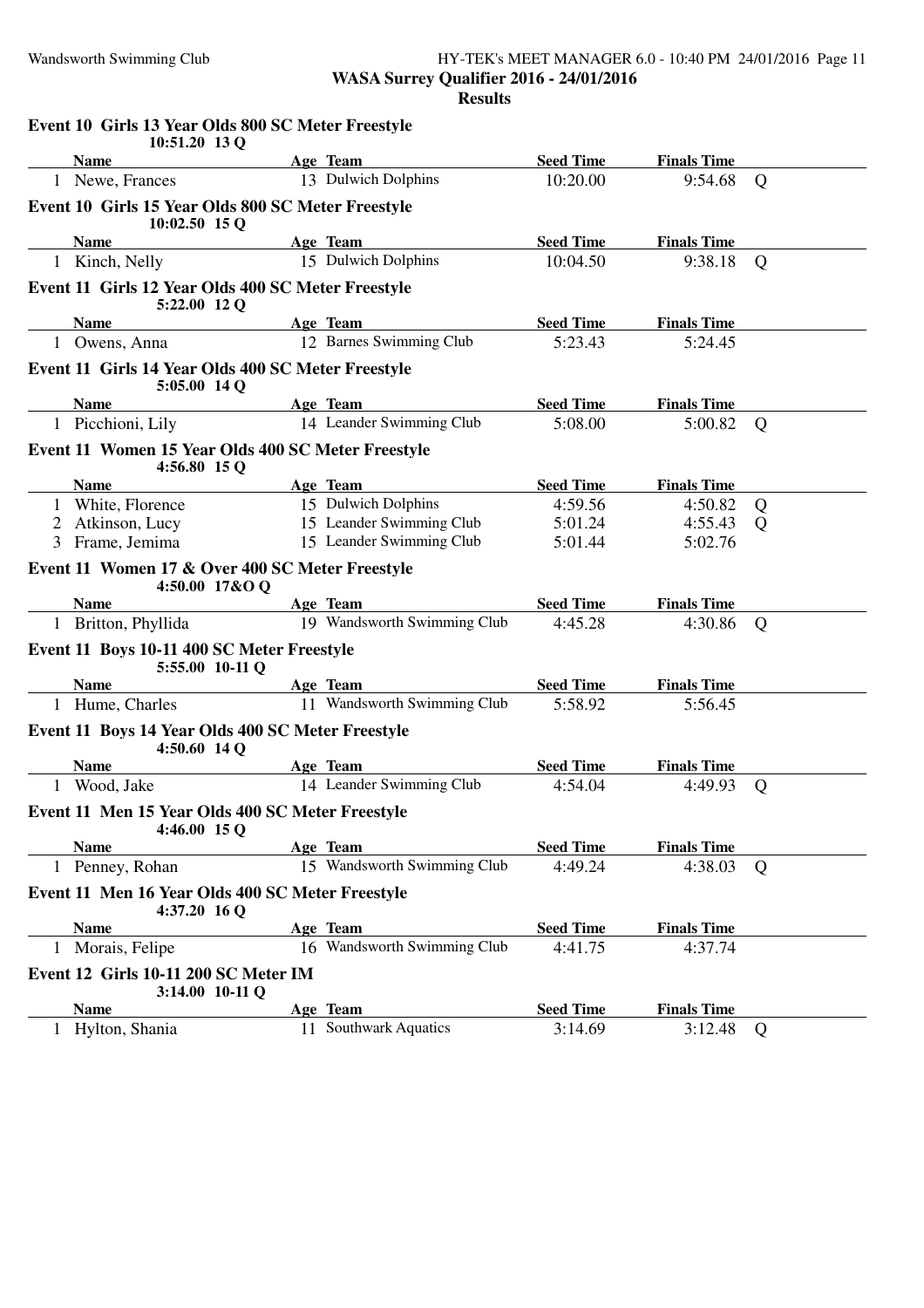#### Wandsworth Swimming Club HY-TEK's MEET MANAGER 6.0 - 10:40 PM 24/01/2016 Page 12 **WASA Surrey Qualifier 2016 - 24/01/2016 Results**

|              | Event 12 Girls 12 Year Olds 200 SC Meter IM<br>2:59.00 12 Q        |                             |                  |                    |   |
|--------------|--------------------------------------------------------------------|-----------------------------|------------------|--------------------|---|
|              | <b>Name</b>                                                        | Age Team                    | <b>Seed Time</b> | <b>Finals Time</b> |   |
|              | 1 Thomas, Stella                                                   | 12 Leander Swimming Club    | 3:00.05          | 2:58.51            | Q |
|              | 2 Owens, Anna                                                      | 12 Barnes Swimming Club     | 2:59.85          | 3:00.30            |   |
|              | Event 12 Women 15 Year Olds 200 SC Meter IM<br>2:40.90 15 Q        |                             |                  |                    |   |
|              | <b>Name</b>                                                        | Age Team                    | <b>Seed Time</b> | <b>Finals Time</b> |   |
|              | 1 Huddart-Ouabdes, Juliet                                          | 15 Dulwich Dolphins         | 2:42.80          | 2:44.52            |   |
|              | Event 12 Women 16 Year Olds 200 SC Meter IM<br>2:35.00 16 O        |                             |                  |                    |   |
|              | <b>Name</b>                                                        | Age Team                    | <b>Seed Time</b> | <b>Finals Time</b> |   |
|              | 1 Dizdarevic, Jema                                                 | 16 Dulwich Dolphins         | 2:46.56          | 2:44.80            |   |
|              | Event 12 Boys 10-11 200 SC Meter IM<br>3:15.00 10-11 Q             |                             |                  |                    |   |
|              | <b>Name</b>                                                        | Age Team                    | <b>Seed Time</b> | <b>Finals Time</b> |   |
|              | 1 Cook, Charlie                                                    | 11 Dulwich Dolphins         | 3:16.05          | 2:59.85            | Q |
|              | 2 Chilton, Christo                                                 | 11 Dulwich Dolphins         | 3:16.11          | 3:00.59            | Q |
|              | Event 12 Boys 12 Year Olds 200 SC Meter IM<br>3:02.00 12 Q         |                             |                  |                    |   |
|              | <b>Name</b>                                                        | Age Team                    | <b>Seed Time</b> | <b>Finals Time</b> |   |
|              | 1 Jerman, Tom                                                      | 12 Leander Swimming Club    | 3:04.00          | 3:07.24            |   |
|              | Event 12 Boys 13 Year Olds 200 SC Meter IM<br>2:50.00 13 Q         |                             |                  |                    |   |
|              | <b>Name</b>                                                        | Age Team                    | <b>Seed Time</b> | <b>Finals Time</b> |   |
|              | --- Findlay, Ben<br>8.3 Alternating movement of legs or feet - fly | 13 Leander Swimming Club    | 2:51.37          | DQ                 |   |
|              | Event 12 Boys 14 Year Olds 200 SC Meter IM<br>2:39.00 14 Q         |                             |                  |                    |   |
|              | <b>Name</b>                                                        | Age Team                    | <b>Seed Time</b> | <b>Finals Time</b> |   |
|              | 1 Abdullah, Layth                                                  | 14 Leander Swimming Club    | 2:41.68          | 2:41.59            |   |
|              | Event 12 Men 15 Year Olds 200 SC Meter IM<br>2:33.00 15 Q          |                             |                  |                    |   |
|              | <b>Name</b>                                                        | Age Team                    | <b>Seed Time</b> | <b>Finals Time</b> |   |
|              | Nowak, Yuki                                                        | 15 Wandsworth Swimming Club | 2:33.30          | 2:34.19            |   |
|              | Event 12 Men 16 Year Olds 200 SC Meter IM<br>$2:32.00$ 16 Q        |                             |                  |                    |   |
|              | <b>Name</b>                                                        | Age Team                    | <b>Seed Time</b> | <b>Finals Time</b> |   |
| $\mathbf{1}$ | Pfreundschuh, Connor                                               | 16 Southwark Aquatics       | 2:31.69          | 2:36.99            |   |
|              | Event 13 Girls 12 Year Olds 200 SC Meter Freestyle<br>2:38.00 12 Q |                             |                  |                    |   |
|              | <b>Name</b>                                                        | Age Team                    | <b>Seed Time</b> | <b>Finals Time</b> |   |
|              | 1 Auger, Estella                                                   | 12 Dulwich Dolphins         | 2:39.81          | 2:33.04            | Q |
|              | 2 Ellis-Keeler, Sarah                                              | 12 Dulwich Dolphins         | 2:41.12          | 2:41.57            |   |
|              | 3 Dickson, Ciara                                                   | 12 Wandsworth Swimming Club | NT               | 3:03.32            |   |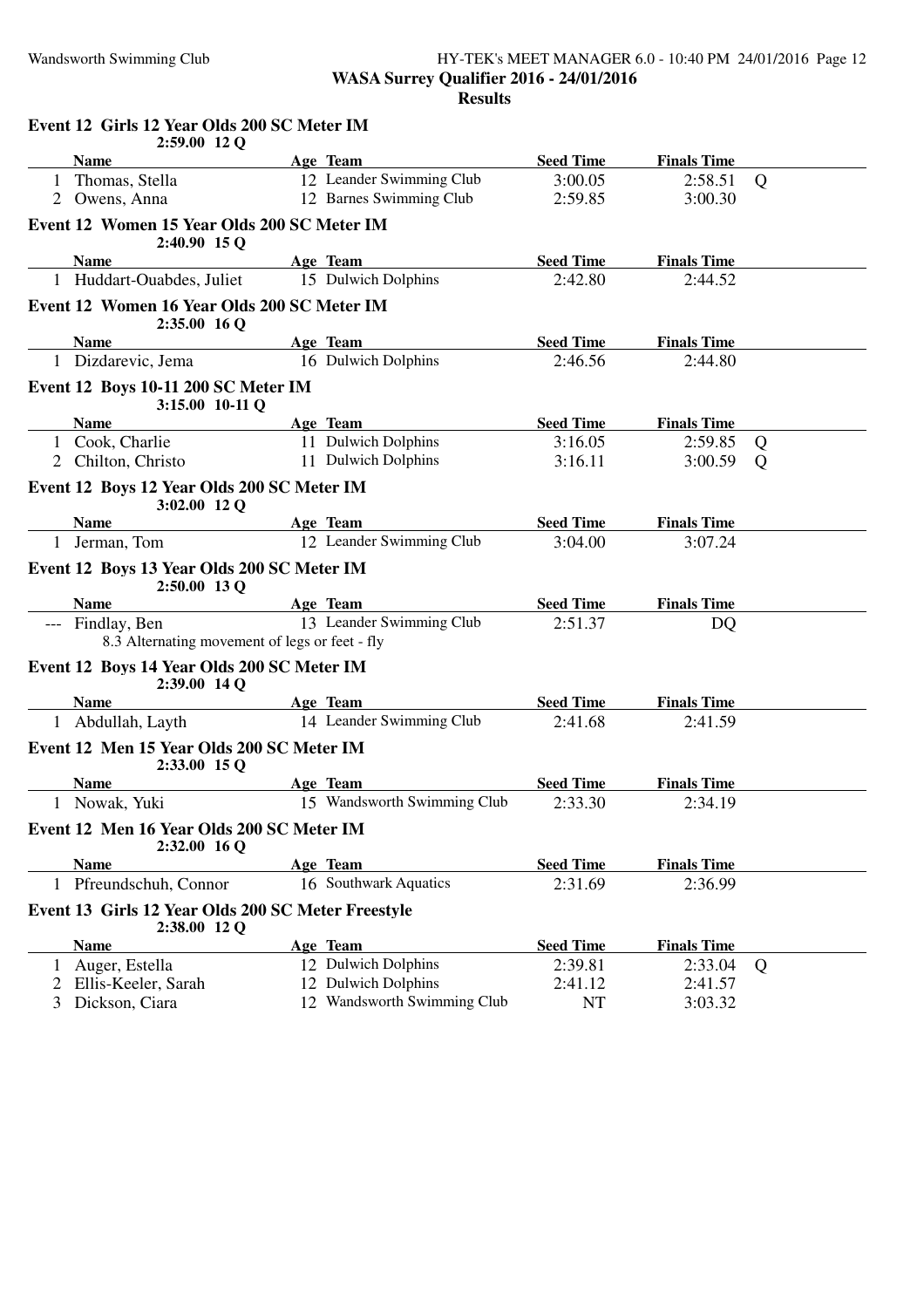#### Wandsworth Swimming Club **HY-TEK's MEET MANAGER 6.0 - 10:40 PM 24/01/2016** Page 13 **WASA Surrey Qualifier 2016 - 24/01/2016 Results**

|    | $2:18.80$ 15 Q                                                          |                             |                  |                    |   |
|----|-------------------------------------------------------------------------|-----------------------------|------------------|--------------------|---|
|    | <b>Name</b>                                                             | Age Team                    | <b>Seed Time</b> | <b>Finals Time</b> |   |
|    | 1 White, Florence                                                       | 15 Dulwich Dolphins         | 2:20.70          | 2:20.83            |   |
| 2  | Altankhuyag, Enerel                                                     | 15 Leander Swimming Club    | 2:18.96          | 2:21.48            |   |
| 3  | Amosu, Rae                                                              | 15 Dulwich Dolphins         | 2:20.18          | 2:23.91            |   |
| 4  | Huddart-Ouabdes, Juliet                                                 | 15 Dulwich Dolphins         | 2:21.96          | 2:30.13            |   |
|    | Event 13 Boys 10-11 200 SC Meter Freestyle<br>2:49.00 10-11 Q           |                             |                  |                    |   |
|    | <b>Name</b>                                                             | Age Team                    | <b>Seed Time</b> | <b>Finals Time</b> |   |
|    | 1 Page, Luka                                                            | 10 Wandsworth Swimming Club | 2:49.35          | 2:59.21            |   |
|    | Event 13 Boys 12 Year Olds 200 SC Meter Freestyle<br>2:40.00 12 Q       |                             |                  |                    |   |
|    | <b>Name</b>                                                             | Age Team                    | <b>Seed Time</b> | <b>Finals Time</b> |   |
|    | 1 Douglas, Finlay                                                       | 12 Dulwich Dolphins         | 2:43.15          | 2:40.40            |   |
| 2  | Milner, Jack                                                            | 12 Dulwich Dolphins         | 2:43.87          | 2:40.68            |   |
| 3  | Hampton, Elliott                                                        | 12 Wandsworth Swimming Club | 2:43.00          | 2:47.03            |   |
|    | Event 13 Boys 13 Year Olds 200 SC Meter Freestyle<br>2:27.50 13 Q       |                             |                  |                    |   |
|    | <b>Name</b>                                                             | Age Team                    | <b>Seed Time</b> | <b>Finals Time</b> |   |
|    | 1 Ramini, JJ                                                            | 13 Wandsworth Swimming Club | 2:28.28          | 2:25.86            | Q |
|    | Event 13 Boys 14 Year Olds 200 SC Meter Freestyle<br>2:21.00 14 Q       |                             |                  |                    |   |
|    | <b>Name</b>                                                             | Age Team                    | <b>Seed Time</b> | <b>Finals Time</b> |   |
|    | 1 Owens, Benedict                                                       | 14 Barnes Swimming Club     | 2:22.21          | 2:25.41            |   |
|    | Event 13 Men 16 Year Olds 200 SC Meter Freestyle<br>$2:11.60$ 16 Q      |                             |                  |                    |   |
|    | Name                                                                    | Age Team                    | <b>Seed Time</b> | <b>Finals Time</b> |   |
|    | 1 Pfreundschuh, Connor                                                  | 16 Southwark Aquatics       | 2:13.19          | 2:14.83            |   |
|    | Event 14 Girls 10-11 200 SC Meter Breaststroke<br>3:39.50 10-11 Q       |                             |                  |                    |   |
|    | <b>Name</b>                                                             | Age Team                    | <b>Seed Time</b> | <b>Finals Time</b> |   |
| 1  | Collins, Olivia                                                         | 11 Leander Swimming Club    | 3:42.00          | 3:31.08            | Q |
|    | Event 14 Girls 12 Year Olds 200 SC Meter Breaststroke<br>3:24.50 12 Q   |                             |                  |                    |   |
|    | <b>Name</b>                                                             | Age Team                    | <b>Seed Time</b> | <b>Finals Time</b> |   |
| T. | Mather, Grace                                                           | 12 Leander Swimming Club    | 3:26.00          | 3:31.89            |   |
|    | Hewitt-Buys, Micayla                                                    | 12 Leander Swimming Club    | 3:26.00          | 3:36.71            |   |
|    | Event 14 Girls 13 Year Olds 200 SC Meter Breaststroke<br>3:15.50 13 Q   |                             |                  |                    |   |
|    | <b>Name</b>                                                             | Age Team                    | <b>Seed Time</b> | <b>Finals Time</b> |   |
|    | Grantham, Madeleine                                                     | 13 Barnes Swimming Club     | 3:22.31          | 3:17.95            |   |
|    | Event 14 Girls 14 Year Olds 200 SC Meter Breaststroke<br>$3:06.50$ 14 Q |                             |                  |                    |   |
|    | <b>Name</b>                                                             | Age Team                    | <b>Seed Time</b> | <b>Finals Time</b> |   |
|    | Dizdarevic, Demi                                                        | 14 Dulwich Dolphins         | 3:19.35          | DQ                 |   |
|    |                                                                         |                             |                  |                    |   |

## **Event 13 Women 15 Year Olds 200 SC Meter Freestyle 2:18.80 15 Q**

7.6 Did not touch at turn or finish with both hands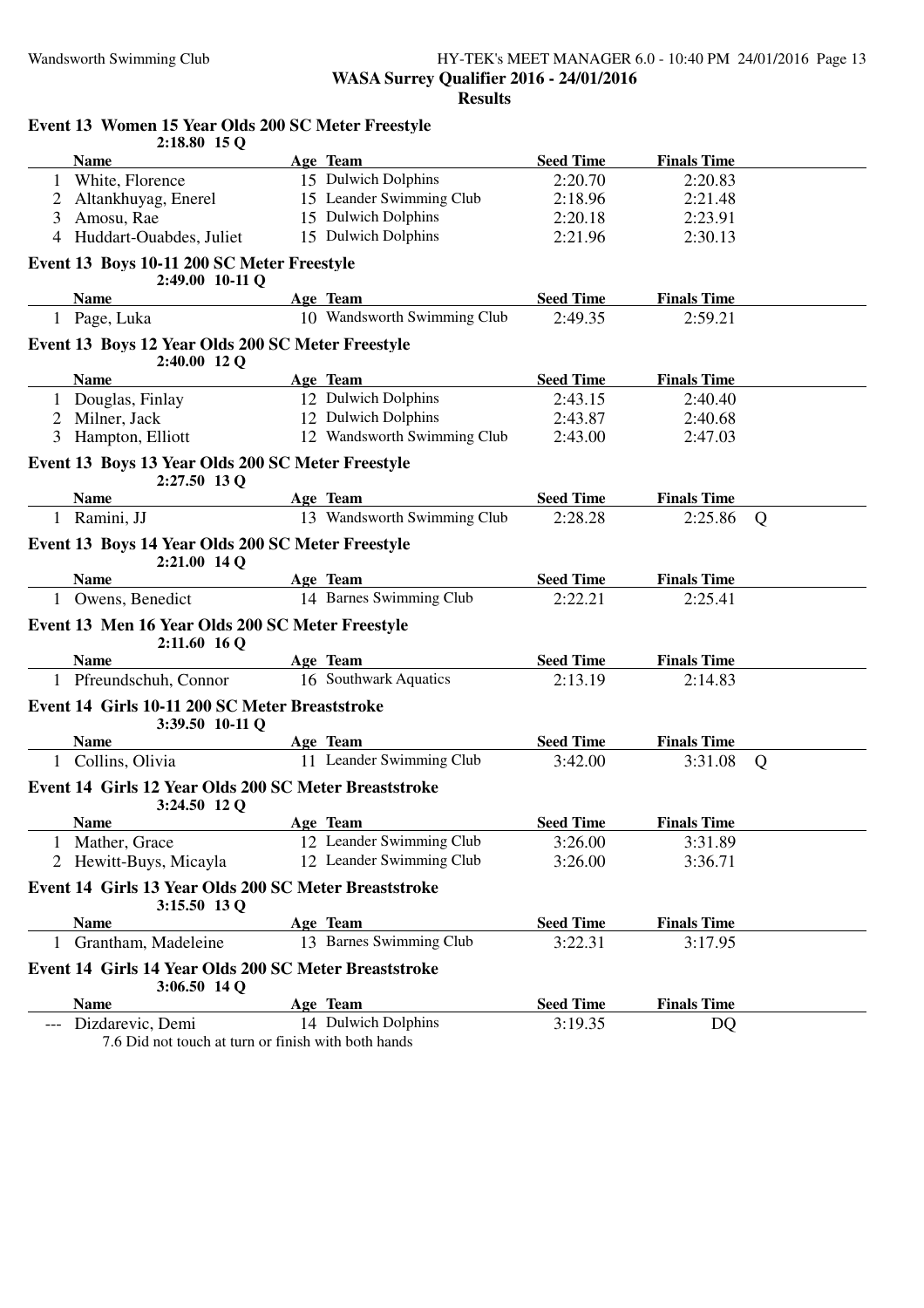#### Wandsworth Swimming Club **HY-TEK's MEET MANAGER 6.0 - 10:40 PM 24/01/2016** Page 14 **WASA Surrey Qualifier 2016 - 24/01/2016 Results**

**(Event 14 Girls 14 Year Olds 200 SC Meter Breaststroke) Name Age Team Seed Time Finals Time** Lunt, Kathryn 14 Dulwich Dolphins 3:22.00 DO 4.4 Starting before starting signal **Event 14 Women 15 Year Olds 200 SC Meter Breaststroke 3:03.00 15 Q Name Age Team Seed Time Finals Time** 1 White, Florence 15 Dulwich Dolphins 3:03.52 3:06.11 **Event 14 Women 16 Year Olds 200 SC Meter Breaststroke 2:57.10 16 Q Name Age Team Seed Time Finals Time** 1 Dizdarevic, Jema 16 Dulwich Dolphins 3:03.29 3:06.94 **Event 14 Boys 10-11 200 SC Meter Breaststroke 3:42.30 10-11 Q Name Age Team Seed Time Finals Time** 1 Chapman Lennon, Harvey 11 Dulwich Dolphins 3:44.15 3:43.53<br>2 Crowther, Zachary 11 Dulwich Dolphins 3:42.85 3:43.54 2 Crowther, Zachary 11 Dulwich Dolphins 3:42.85 3 Page, Luka 10 Wandsworth Swimming Club 3:45.40 3:55.05 **Event 14 Boys 13 Year Olds 200 SC Meter Breaststroke 3:11.50 13 Q Name**<br> **Age Team**<br> **Eakih, Gaby**<br> **Age Team**<br> **Eakih, Gaby**<br> **I3** Barnes Swimming Club<br> **Barnes Swimming Club**<br> **Barnes Swimming Club**<br> **Barnes Swimming Club** 1 Fakih, Gaby 13 Barnes Swimming Club 3:13.65 3:12.58 **Event 14 Boys 14 Year Olds 200 SC Meter Breaststroke 3:05.00 14 Q Name Age Team Seed Time Finals Time** 1 Brockway, Benjamin 14 Wandsworth Swimming Club 3:13.47 3:05.14 **Event 15 Girls 10-11 100 SC Meter Backstroke 1:26.60 10-11 Q Age Team Seed Time Finals Time** 1 Ellender, Olivia 11 Dulwich Dolphins 1:27.20 1:25.59 Q 2 Ludden, Daisy 11 Dulwich Dolphins 1:29.27 1:29.69 **Event 15 Girls 12 Year Olds 100 SC Meter Backstroke 1:23.50 12 Q Name Age Team Seed Time Finals Time** 1 Field, Sophie 12 Dulwich Dolphins 1:16.50 1:14.25 Q 2 Pashov, Phoebe 12 Dulwich Dolphins 1:24.82 1:20.25 Q 3 Auger, Estella 12 Dulwich Dolphins 1:24.38 1:22.22 Q<br>4 Ellis-Keeler, Sarah 12 Dulwich Dolphins 1:24.21 1:24.20 4 Ellis-Keeler, Sarah 12 Dulwich Dolphins 1:24.21 1:24.20 5 McArdle, Kiera 12 Leander Swimming Club 1:24.21 1:25.18<br>6 Wood, Beth 12 Leander Swimming Club 1:25.50 1:28.61 12 Leander Swimming Club 1:25.50 1:28.61 7 Dickson, Ciara 12 Wandsworth Swimming Club NT 1:30.28 **Event 15 Girls 13 Year Olds 100 SC Meter Backstroke 1:19.00 13 Q Age Team Seed Time Finals Time** 1 Gardiner, Lydia 13 Dulwich Dolphins 1:19.47 1:22.62<br>
2 Eastwood, Misty 13 Dulwich Dolphins 1:21.71 1:24.65 2 Eastwood, Misty 13 Dulwich Dolphins 1:21.71 1:24.65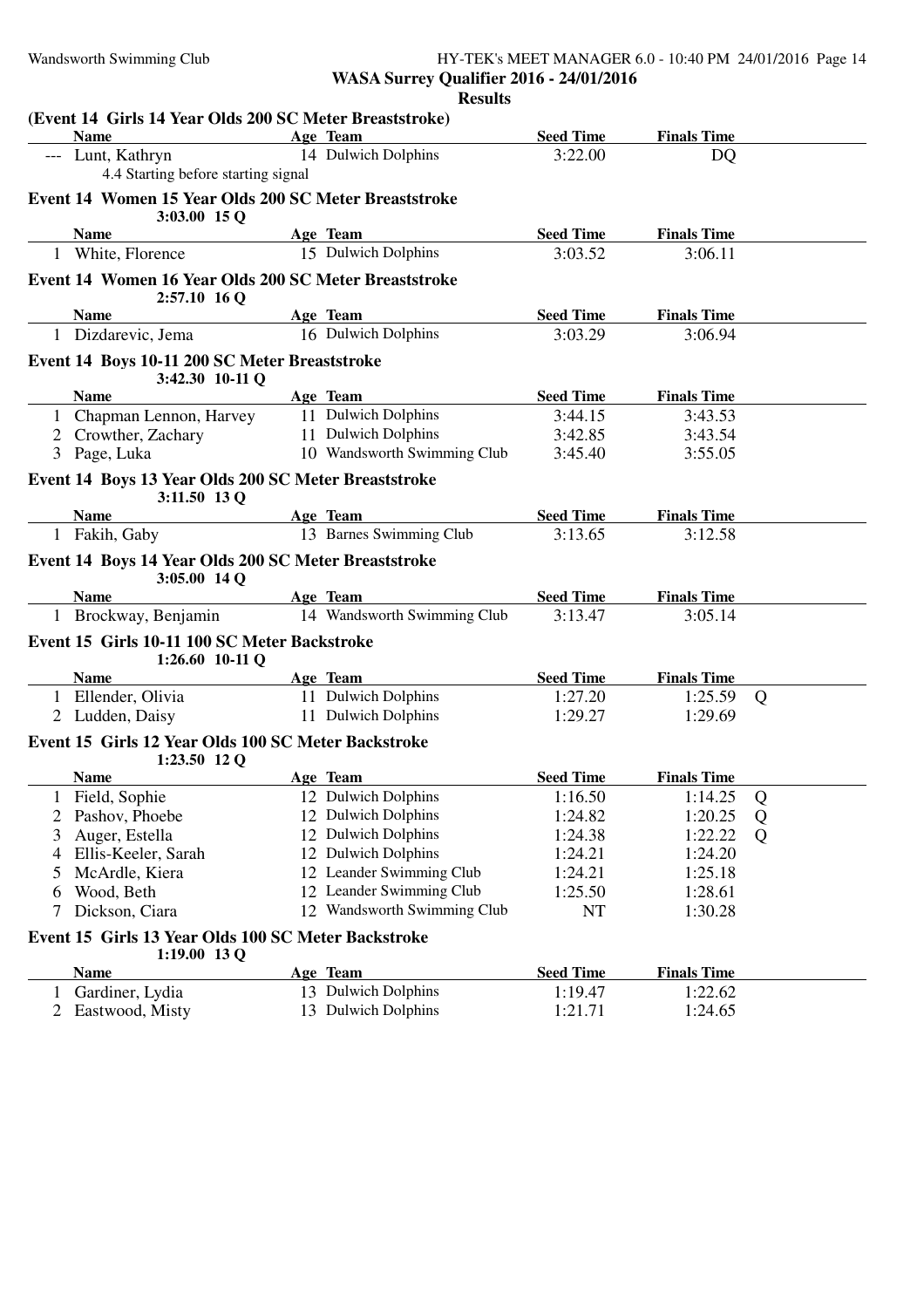#### Wandsworth Swimming Club HY-TEK's MEET MANAGER 6.0 - 10:40 PM 24/01/2016 Page 15 **WASA Surrey Qualifier 2016 - 24/01/2016 Results**

|                | $1:16.50$ 14 Q                                                        |                             |                  |                    |   |
|----------------|-----------------------------------------------------------------------|-----------------------------|------------------|--------------------|---|
|                | <b>Name</b>                                                           | Age Team                    | <b>Seed Time</b> | <b>Finals Time</b> |   |
|                | 1 John, Amelia                                                        | 14 Southwark Aquatics       | 1:10.15          | 1:15.78            | Q |
|                | 2 Callaway, Holly                                                     | 14 Dulwich Dolphins         | 1:17.10          | 1:16.67            |   |
|                | Event 15 Women 15 Year Olds 100 SC Meter Backstroke<br>$1:12.90$ 15 Q |                             |                  |                    |   |
|                | <b>Name</b>                                                           | Age Team                    | <b>Seed Time</b> | <b>Finals Time</b> |   |
| 1              | Gough, Bethany                                                        | 15 South Croydon SC         | 1:13.94          | 1:14.55            |   |
| 2              | Amosu, Rae                                                            | 15 Dulwich Dolphins         | 1:13.24          | 1:15.68            |   |
| 3              | Huddart-Ouabdes, Juliet                                               | 15 Dulwich Dolphins         | 1:14.14          | 1:16.57            |   |
| $\overline{4}$ | Ellis-Keeler, Charlotte                                               | 15 Dulwich Dolphins         | 1:17.09          | 1:21.74            |   |
|                | Event 15 Boys 10-11 100 SC Meter Backstroke                           |                             |                  |                    |   |
|                | $1:31.00$ 10-11 Q                                                     |                             |                  |                    |   |
|                | <b>Name</b>                                                           | Age Team                    | <b>Seed Time</b> | <b>Finals Time</b> |   |
| $\mathbf{1}$   | Ash, Peter                                                            | 10 Dulwich Dolphins         | 1:31.78          | 1:31.98            |   |
|                | Djidetchian, Theodore                                                 | 10 Dulwich Dolphins         | 1:32.56          | 1:32.08            |   |
| 3              | Graves-Brown, Mason                                                   | 10 Dulwich Dolphins         | 1:32.09          | 1:32.22            |   |
|                | Chapman Lennon, Harvey                                                | 11 Dulwich Dolphins         | 1:31.45          | 1:32.81            |   |
| ---            | James, Frankie                                                        | 11 Leander Swimming Club    | 1:32.00          | DQ                 |   |
|                | 6.3 Left position on the back (other than to initiate a turn)         |                             |                  |                    |   |
|                | Event 15 Boys 12 Year Olds 100 SC Meter Backstroke<br>$1:23.20$ 12 Q  |                             |                  |                    |   |
|                | Name                                                                  | Age Team                    | <b>Seed Time</b> | <b>Finals Time</b> |   |
| 1              | Vidovski, Martin                                                      | 12 Wandsworth Swimming Club | 1:25.11          | 1:26.63            |   |
|                | Cartwright, Thomas                                                    | 12 Dulwich Dolphins         | 1:25.10          | 1:27.49            |   |
|                | Event 15 Boys 13 Year Olds 100 SC Meter Backstroke                    |                             |                  |                    |   |
|                | 1:19.00 13 Q<br><b>Name</b>                                           | Age Team                    | <b>Seed Time</b> | <b>Finals Time</b> |   |
|                | 1 Brooks, Maxwell                                                     | 13 Dulwich Dolphins         | 1:19.76          | 1:16.48            | Q |
| 2              | Thompson, Theodore                                                    | 13 Dulwich Dolphins         | 1:19.00          | 1:17.79            | Q |
| 3              | Ramini, JJ                                                            | 13 Wandsworth Swimming Club | 1:21.51          | 1:18.68            | Q |
| 4              | Findlay, Ben                                                          | 13 Leander Swimming Club    | 1:19.16          | 1:20.96            |   |
|                |                                                                       |                             |                  |                    |   |
|                | Event 15 Boys 14 Year Olds 100 SC Meter Backstroke<br>1:14.00 14 Q    |                             |                  |                    |   |
|                | <b>Name</b>                                                           | Age Team                    | <b>Seed Time</b> | <b>Finals Time</b> |   |
|                | Abdullah, Layth                                                       | 14 Leander Swimming Club    | 1:14.83          | 1:16.07            |   |
|                | Event 15 Men 16 Year Olds 100 SC Meter Backstroke<br>$1:09.00$ 16 Q   |                             |                  |                    |   |
|                | <b>Name</b>                                                           | Age Team                    | <b>Seed Time</b> | <b>Finals Time</b> |   |
|                | 1 Bouzid, Julien                                                      | 16 Barnes Swimming Club     | 1:16.69          | 1:16.14            |   |
|                | Event 15 Men 17 & Over 100 SC Meter Backstroke<br>1:05.50 17&O Q      |                             |                  |                    |   |
|                | <b>Name</b>                                                           | Age Team                    | <b>Seed Time</b> | <b>Finals Time</b> |   |
|                | 1 Davis, Ben                                                          | 17 Wandsworth Swimming Club | 1:06.43          | 1:07.20            |   |

# **Event 15 Girls 14 Year Olds 100 SC Meter Backstroke**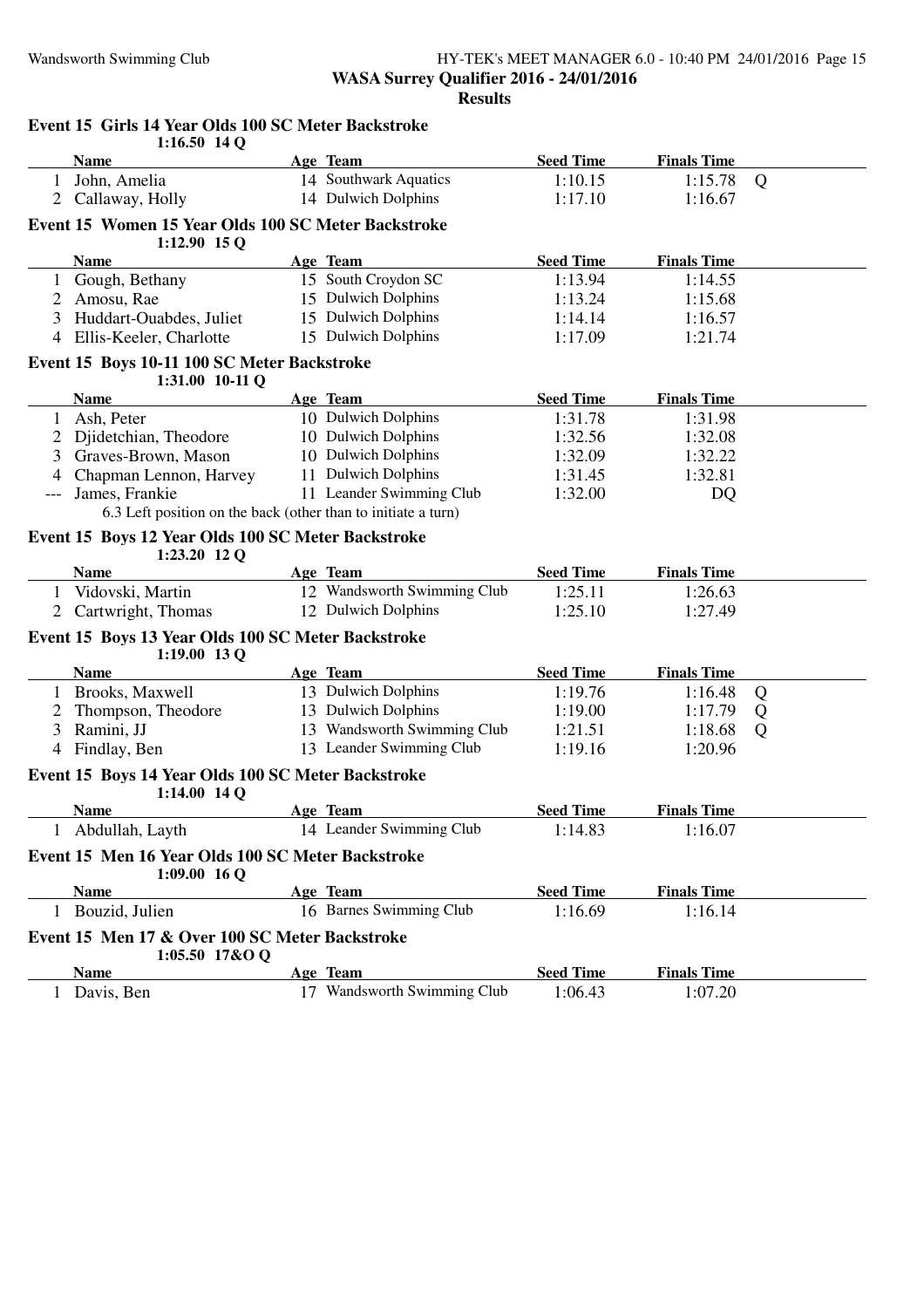#### Wandsworth Swimming Club **HY-TEK's MEET MANAGER 6.0 - 10:40 PM 24/01/2016** Page 16 **WASA Surrey Qualifier 2016 - 24/01/2016 Results**

|      | Event 16 Girls 12 Year Olds 100 SC Meter Butterfly<br>$1:27.00$ 12 Q |    |                             |                  |                    |                |
|------|----------------------------------------------------------------------|----|-----------------------------|------------------|--------------------|----------------|
|      | <b>Name</b>                                                          |    | Age Team                    | <b>Seed Time</b> | <b>Finals Time</b> |                |
| 1    | Thomas, Stella                                                       |    | 12 Leander Swimming Club    | 1:27.95          | 1:25.26            | $\overline{Q}$ |
|      | Event 16 Girls 14 Year Olds 100 SC Meter Butterfly<br>$1:18.00$ 14 Q |    |                             |                  |                    |                |
|      | <b>Name</b>                                                          |    | Age Team                    | <b>Seed Time</b> | <b>Finals Time</b> |                |
|      | 1 Davies, Amy                                                        |    | 14 South Croydon SC         | 1:18.65          | 1:15.25            | Q              |
|      | 2 Klimaszewska, Suzannah                                             |    | 14 Leander Swimming Club    | 1:19.00          | 1:17.12            | Q              |
|      | Event 16 Women 17 & Over 100 SC Meter Butterfly<br>1:11.00 17&O Q    |    |                             |                  |                    |                |
|      | <b>Name</b>                                                          |    | Age Team                    | <b>Seed Time</b> | <b>Finals Time</b> |                |
|      | 1 Roche, Alexandra                                                   |    | 17 Dulwich Dolphins         | 1:14.92          | 1:16.75            |                |
|      | Event 16 Boys 10-11 100 SC Meter Butterfly<br>1:43.00 10-11 Q        |    |                             |                  |                    |                |
|      | <b>Name</b>                                                          |    | Age Team                    | <b>Seed Time</b> | <b>Finals Time</b> |                |
|      | 1 Graves-Brown, Mason                                                |    | 10 Dulwich Dolphins         | 1:43.86          | 1:40.29            | Q              |
|      | 2 Clunie, Lachlan                                                    |    | 11 Leander Swimming Club    | 1:43.38          | 1:42.67            | Q              |
|      | Event 16 Boys 13 Year Olds 100 SC Meter Butterfly<br>1:21.00 13 Q    |    |                             |                  |                    |                |
|      | <b>Name</b>                                                          |    | Age Team                    | <b>Seed Time</b> | <b>Finals Time</b> |                |
|      | 1 Vencatachellum, Brandon-Nil                                        |    | 13 South Croydon SC         | 1:21.12          | 1:22.49            |                |
|      | Event 16 Boys 14 Year Olds 100 SC Meter Butterfly<br>$1:15.00$ 14 Q  |    |                             |                  |                    |                |
|      | <b>Name</b>                                                          |    | Age Team                    | <b>Seed Time</b> | <b>Finals Time</b> |                |
|      | 1 Koster, Willem                                                     |    | 14 Dulwich Dolphins         | 1:15.12          | 1:14.02            | Q              |
|      | 2 St Louis, Isaac                                                    |    | 14 Dulwich Dolphins         | 1:18.50          | 1:17.47            |                |
|      | 3 Morais, Tomas                                                      |    | 14 Wandsworth Swimming Club | 1:19.87          | 1:21.22            |                |
|      | Event 16 Men 16 Year Olds 100 SC Meter Butterfly<br>$1:09.00$ 16 Q   |    |                             |                  |                    |                |
|      | <b>Name</b>                                                          |    | Age Team                    | <b>Seed Time</b> | <b>Finals Time</b> |                |
|      | 1 Bouzid, Julien                                                     |    | 16 Barnes Swimming Club     | 1:04.31          | 1:11.26            |                |
|      | Event 16 Men 17 & Over 100 SC Meter Butterfly<br>1:04.50 $17&O$ Q    |    |                             |                  |                    |                |
|      | <b>Name</b>                                                          |    | Age Team                    | <b>Seed Time</b> | <b>Finals Time</b> |                |
|      | NURSE, DYLAN                                                         |    | 18 South Croydon SC         | 1:05.19          | 1:04.84            |                |
| 2    | Bouyer, Aymeric                                                      | 20 | Leander Swimming Club       | 1:05.17          | 1:06.79            |                |
|      | Event 17 Girls 10-11 100 SC Meter IM<br>1:28.60 10-11 Q              |    |                             |                  |                    |                |
|      | <b>Name</b>                                                          |    | Age Team                    | <b>Seed Time</b> | <b>Finals Time</b> |                |
| $*1$ | Gesini, Anna                                                         |    | 11 Wandsworth Swimming Club | 1:29.12          | 1:28.33            | Q              |
| $*1$ | Ellender, Olivia                                                     | 11 | <b>Dulwich Dolphins</b>     | 1:30.24          | 1:28.33            | Q              |
| 3    | Hylton, Shania                                                       | 11 | <b>Southwark Aquatics</b>   | 1:29.15          | 1:30.81            |                |
| 4    | Collins, Olivia                                                      | 11 | Leander Swimming Club       | 1:30.00          | 1:38.72            |                |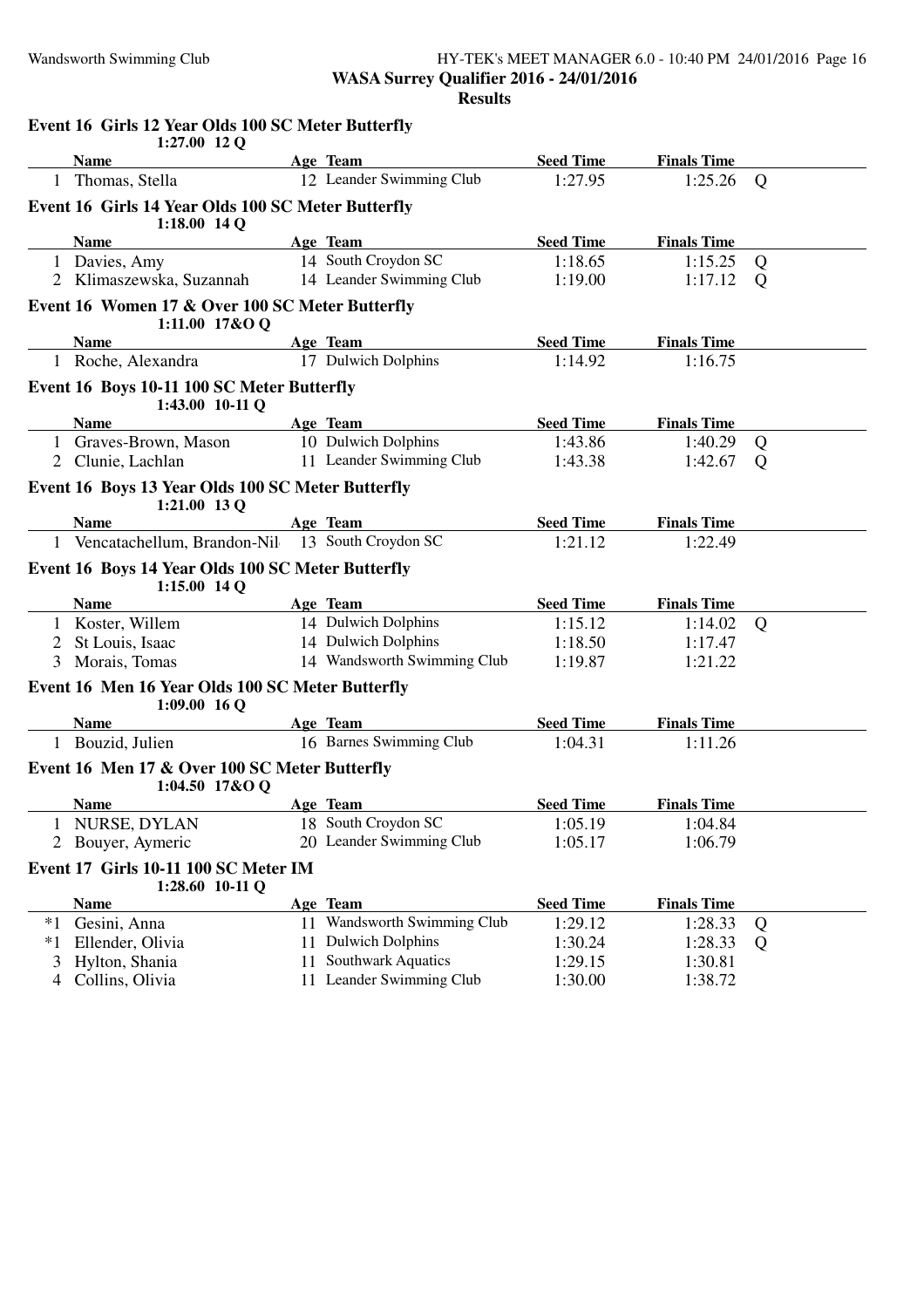#### Wandsworth Swimming Club HY-TEK's MEET MANAGER 6.0 - 10:40 PM 24/01/2016 Page 17 **WASA Surrey Qualifier 2016 - 24/01/2016 Results**

|                | Event 17 Girls 12 Year Olds 100 SC Meter IM                    |                                     |                  |                               |   |
|----------------|----------------------------------------------------------------|-------------------------------------|------------------|-------------------------------|---|
|                | $1:26.00$ 12 Q                                                 |                                     | <b>Seed Time</b> |                               |   |
|                | <b>Name</b><br>1 Owens, Anna                                   | Age Team<br>12 Barnes Swimming Club | 1:27.34          | <b>Finals Time</b><br>1:28.41 |   |
|                |                                                                | 12 Leander Swimming Club            |                  |                               |   |
| 2              | Hewitt-Buys, Micayla                                           | 12 Dulwich Dolphins                 | 1:28.00          | 1:29.70                       |   |
| 3              | Ellis-Keeler, Sarah<br>Wood, Beth                              | 12 Leander Swimming Club            | 1:28.11          | 1:30.32                       |   |
| 4              |                                                                |                                     | 1:28.00          | 1:31.53                       |   |
|                | Event 17 Girls 13 Year Olds 100 SC Meter IM<br>$1:20.20$ 13 Q  |                                     |                  |                               |   |
|                | <b>Name</b>                                                    | Age Team                            | <b>Seed Time</b> | <b>Finals Time</b>            |   |
|                | 1 Grantham, Madeleine                                          | 13 Barnes Swimming Club             | 1:20.57          | 1:22.68                       |   |
|                | Eastwood, Misty                                                | 13 Dulwich Dolphins                 | 1:23.15          | 1:27.83                       |   |
|                | Event 17 Girls 14 Year Olds 100 SC Meter IM<br>$1:19.00$ 14 Q  |                                     |                  |                               |   |
|                | <b>Name</b>                                                    | Age Team                            | <b>Seed Time</b> | <b>Finals Time</b>            |   |
|                | 1 Kullman, Jessie                                              | 14 Southwark Aquatics               | 1:19.18          | 1:18.05                       | Q |
| $\overline{2}$ | Vincent, Skye                                                  | 14 South Croydon SC                 | 1:21.33          | 1:19.38                       |   |
| 3              | Choudry, Laila                                                 | 14 Leander Swimming Club            | 1:20.00          | 1:25.02                       |   |
|                | Event 17 Women 15 Year Olds 100 SC Meter IM<br>$1:15.70$ 15 Q  |                                     |                  |                               |   |
|                | <b>Name</b>                                                    | Age Team                            | <b>Seed Time</b> | <b>Finals Time</b>            |   |
|                | 1 Huddart-Ouabdes, Juliet                                      | 15 Dulwich Dolphins                 | 1:15.93          | 1:21.10                       |   |
|                | Event 17 Women 16 Year Olds 100 SC Meter IM<br>$1:14.30$ 16 Q  |                                     |                  |                               |   |
|                | <b>Name</b>                                                    | Age Team                            | <b>Seed Time</b> | <b>Finals Time</b>            |   |
|                | 1 Dizdarevic, Jema                                             | 16 Dulwich Dolphins                 | 1:15.55          | 1:17.33                       |   |
| 2              | Bonner, Ruby                                                   | 16 Dulwich Dolphins                 | 1:25.29          | 1:24.86                       |   |
|                | Event 17 Boys 10-11 100 SC Meter IM<br>1:33.00 10-11 Q         |                                     |                  |                               |   |
|                | <b>Name</b>                                                    | Age Team                            | <b>Seed Time</b> | <b>Finals Time</b>            |   |
|                | 1 Crowther, Zachary                                            | 11 Dulwich Dolphins                 | 1:35.29          | 1:32.97                       | Q |
|                | Event 17 Boys 12 Year Olds 100 SC Meter IM<br>1:25.30 12 Q     |                                     |                  |                               |   |
|                | <b>Name</b>                                                    | Age Team                            | <b>Seed Time</b> | <b>Finals Time</b>            |   |
|                | 1 Freeland, Cosmo                                              | 12 Leander Swimming Club            | 1:26.86          | 1:23.03                       | Q |
| 2              | Jerman, Tom                                                    | 12 Leander Swimming Club            | 1:27.77          | 1:26.34                       |   |
| 3              | Douglas, Finlay                                                | 12 Dulwich Dolphins                 | 1:26.84          | 1:26.87                       |   |
| 4              | Paine, George                                                  | 12 Leander Swimming Club            | 1:27.00          | 1:29.15                       |   |
| 5              | Vidovski, Martin                                               | 12 Wandsworth Swimming Club         | 1:28.52          | 1:29.70                       |   |
| 6              | Johnson, Alexander                                             | 12 Leander Swimming Club            | 1:27.00          | 1:30.48                       |   |
|                | Event 17 Boys 13 Year Olds 100 SC Meter IM<br>1:20.50 13 Q     |                                     |                  |                               |   |
|                | Name                                                           | Age Team                            | <b>Seed Time</b> | <b>Finals Time</b>            |   |
|                | Rates, George                                                  | 13 Dulwich Dolphins                 | 1:18.37          | 1:15.14                       | Q |
| 2              | Findlay, Ben                                                   | 13 Leander Swimming Club            | 1:21.85          | 1:19.70                       | Q |
| 3              | Vencatachellum, Brandon-Nil                                    | 13 South Croydon SC                 | 1:21.52          | 1:20.06                       | Q |
| $---$          | Cox, Elliott                                                   | 13 Dulwich Dolphins                 | 1:26.20          | DQ                            |   |
|                | 7.6 Touch not simultaneous and/or hands not separated - breast |                                     |                  |                               |   |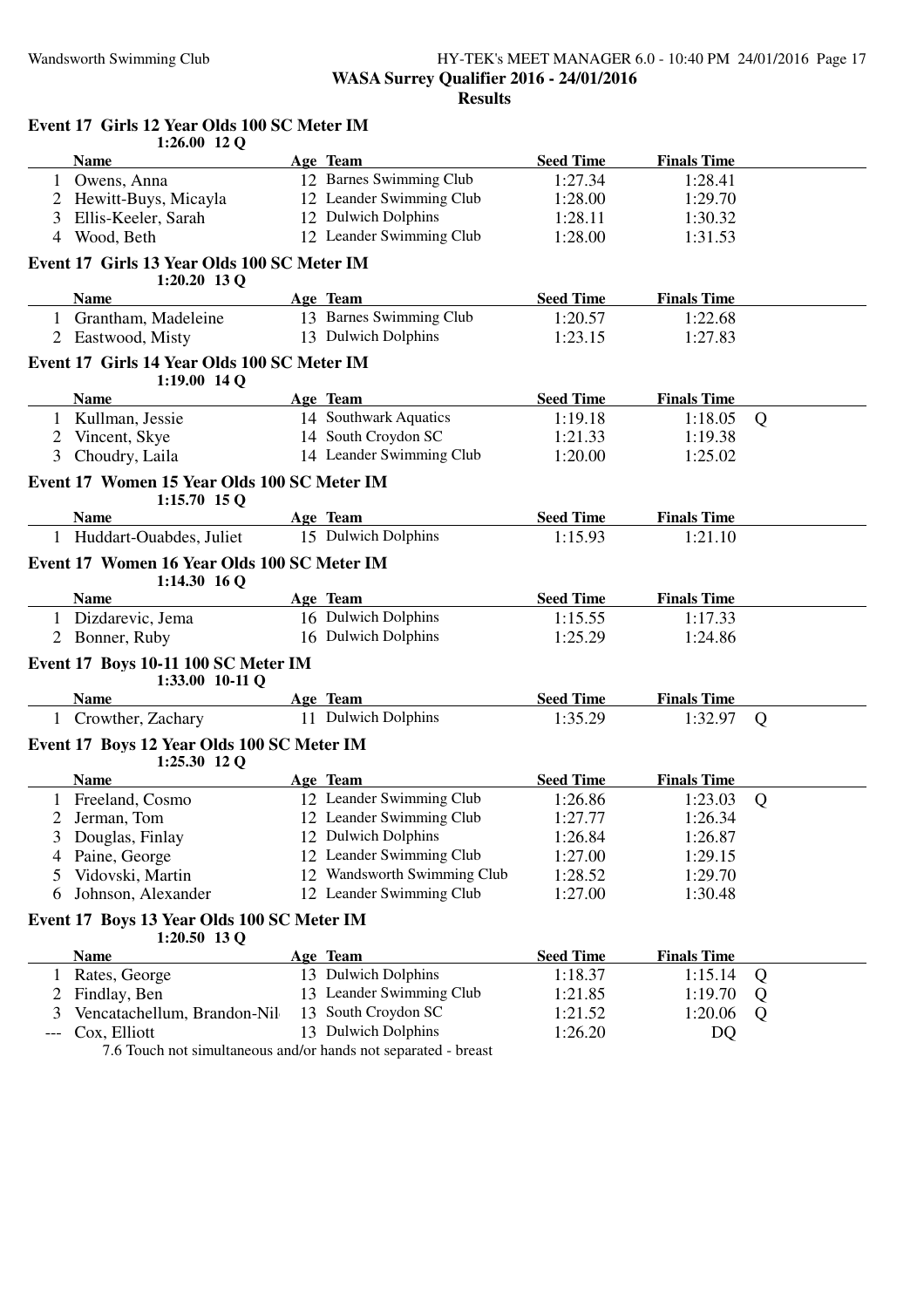#### Wandsworth Swimming Club HY-TEK's MEET MANAGER 6.0 - 10:40 PM 24/01/2016 Page 18 **WASA Surrey Qualifier 2016 - 24/01/2016 Results**

|                | Event 17 Boys 14 Year Olds 100 SC Meter IM<br>$1:17.50$ 14 Q    |                                      |                           |                             |   |
|----------------|-----------------------------------------------------------------|--------------------------------------|---------------------------|-----------------------------|---|
|                | <b>Name</b>                                                     | Age Team                             | <b>Seed Time</b>          | <b>Finals Time</b>          |   |
|                | St Louis, Isaac                                                 | 14 Dulwich Dolphins                  | 1:19.20                   | 1:17.10                     | Q |
| 2              | Owens, Benedict                                                 | 14 Barnes Swimming Club              | 1:18.94                   | 1:18.10                     |   |
|                | 3 Portillo, Mario                                               | 14 Leander Swimming Club             | 1:19.73                   | 1:18.40                     |   |
|                | Event 17 Men 16 Year Olds 100 SC Meter IM<br>$1:10.90$ 16 Q     |                                      |                           |                             |   |
|                | <b>Name</b>                                                     | Age Team                             | <b>Seed Time</b>          | <b>Finals Time</b>          |   |
|                | 1 Bouzid, Julien                                                | 16 Barnes Swimming Club              | 1:07.25                   | 1:15.19                     |   |
|                | Event 17 Men 17 & Over 100 SC Meter IM<br>$1:06.20$ 17&O Q      |                                      |                           |                             |   |
|                | <b>Name</b>                                                     | Age Team                             | <b>Seed Time</b>          | <b>Finals Time</b>          |   |
|                | 1 Davis, Ben                                                    | 17 Wandsworth Swimming Club          | 1:08.78                   | 1:07.78                     |   |
|                | Event 18 Girls 10-11 50 SC Meter Freestyle                      |                                      |                           |                             |   |
|                | 34.30 10-11 Q<br><b>Name</b>                                    | Age Team                             | <b>Seed Time</b>          | <b>Finals Time</b>          |   |
|                | Ellender, Olivia                                                | 11 Dulwich Dolphins                  | 34.70                     | 35.68                       |   |
| 2              | Regis, Isabelle                                                 | 10 Leander Swimming Club             | 35.00                     | 37.46                       |   |
| 3              | van't Hoff, Rebecca                                             | 11 Leander Swimming Club             | 37.00                     | 37.72                       |   |
| 4              | To, Jessica                                                     | 10 Leander Swimming Club             | 35.00                     | 39.53                       |   |
|                | Event 18 Girls 12 Year Olds 50 SC Meter Freestyle<br>32.50 12 Q |                                      |                           |                             |   |
|                | <b>Name</b>                                                     | Age Team                             | <b>Seed Time</b>          | <b>Finals Time</b>          |   |
|                | 1 Pashov, Phoebe                                                | 12 Dulwich Dolphins                  | 32.61                     | 32.42                       | Q |
| $\overline{2}$ | Davies, Emma                                                    | 12 South Croydon SC                  | 32.84                     | 33.29                       |   |
| 3              | Dickson, Ciara                                                  | 12 Wandsworth Swimming Club          | <b>NT</b>                 | 34.63                       |   |
| 4              | Fairn, Maggie                                                   | 12 Leander Swimming Club             | 33.50                     | 34.97                       |   |
| 5              | Mather, Grace                                                   | 12 Leander Swimming Club             | 32.97                     | 35.24                       |   |
| 6              | McArdle, Kiera                                                  | 12 Leander Swimming Club             | 32.95                     | 35.41                       |   |
|                | Event 18 Girls 13 Year Olds 50 SC Meter Freestyle               |                                      |                           |                             |   |
|                | 30.90 13 Q<br><b>Name</b>                                       | Age Team                             | <b>Seed Time</b>          | <b>Finals Time</b>          |   |
|                | Newe, Frances                                                   | 13 Dulwich Dolphins                  | 31.13                     | 30.51                       | Q |
|                | 2 Cooney, Lily                                                  | 13 Leander Swimming Club             | 32.16                     | 32.24                       |   |
|                | 3 Grantham, Madeleine                                           | 13 Barnes Swimming Club              | 31.75                     | 32.59                       |   |
| 4              | Gardiner, Lydia                                                 | 13 Dulwich Dolphins                  | 31.37                     | 32.60                       |   |
| 5              | Eastwood, Misty                                                 | 13 Dulwich Dolphins                  | 32.21                     | 33.38                       |   |
|                | Event 18 Girls 14 Year Olds 50 SC Meter Freestyle<br>30.30 14 Q |                                      |                           |                             |   |
|                | <b>Name</b>                                                     | Age Team                             | <b>Seed Time</b>          | <b>Finals Time</b>          |   |
|                | 1 Vincent, Skye                                                 | 14 South Croydon SC                  | 30.70                     | 31.14                       |   |
| 2              | John, Amelia                                                    | 14 Southwark Aquatics                | 30.10                     | 31.33                       |   |
| 3              | Richards, Hermione                                              | 14 Wandsworth Swimming Club          | 31.99                     | 31.76                       |   |
|                | Event 18 Women 15 Year Olds 50 SC Meter Freestyle               |                                      |                           |                             |   |
|                |                                                                 |                                      |                           |                             |   |
|                | 30.00 15 Q                                                      |                                      |                           |                             |   |
| 1              | Name<br>Atkinson, Lucy                                          | Age Team<br>15 Leander Swimming Club | <b>Seed Time</b><br>29.98 | <b>Finals Time</b><br>30.28 |   |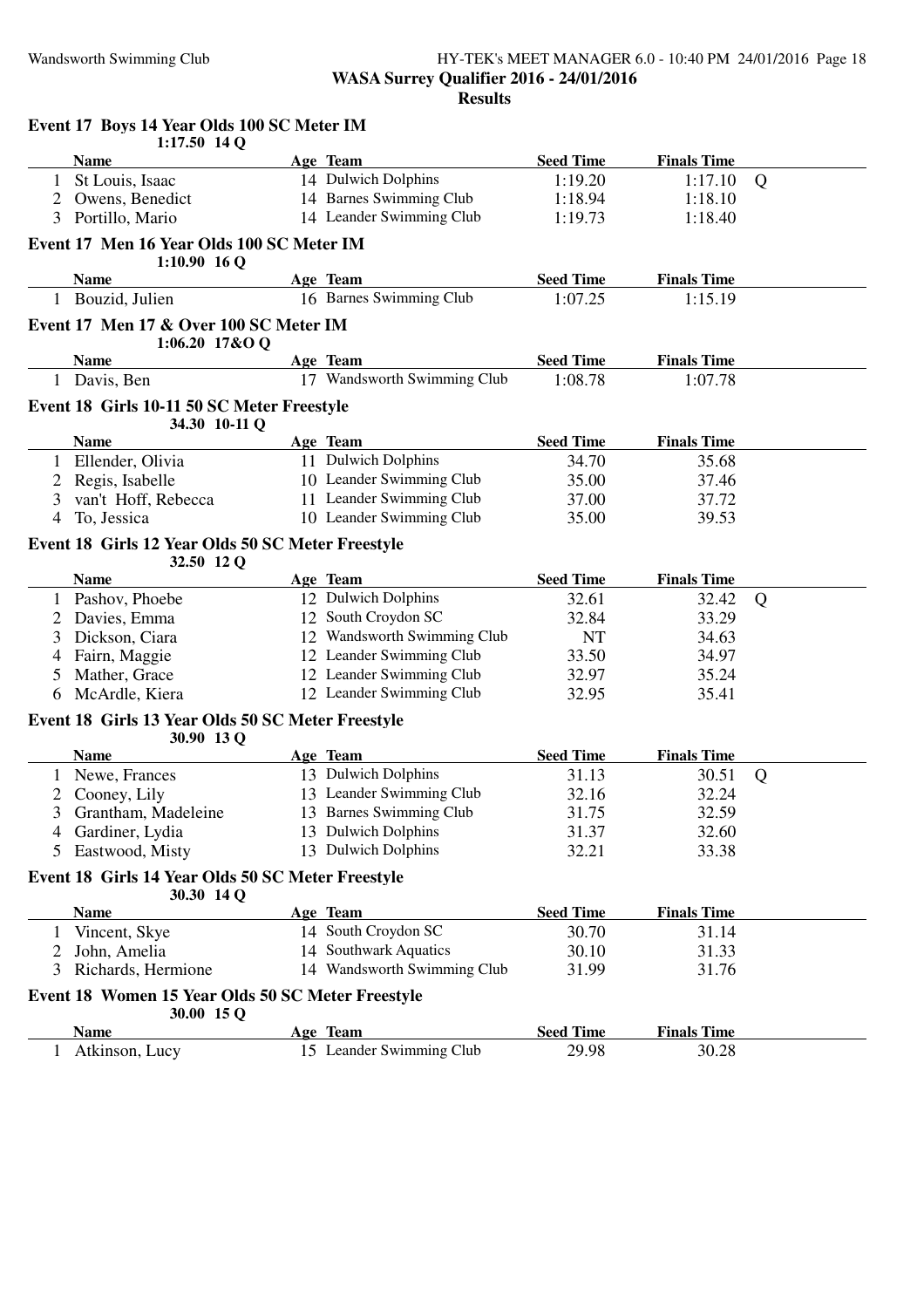#### Wandsworth Swimming Club HY-TEK's MEET MANAGER 6.0 - 10:40 PM 24/01/2016 Page 19 **WASA Surrey Qualifier 2016 - 24/01/2016 Results**

|              | (Event 18 Women 15 Year Olds 50 SC Meter Freestyle)            |                             |                  |                    |   |
|--------------|----------------------------------------------------------------|-----------------------------|------------------|--------------------|---|
|              | <b>Name</b>                                                    | Age Team                    | <b>Seed Time</b> | <b>Finals Time</b> |   |
|              | 2 White, Florence                                              | 15 Dulwich Dolphins         | 30.43            | 30.50              |   |
| 3            | Altankhuyag, Enerel                                            | 15 Leander Swimming Club    | 29.98            | 31.31              |   |
|              | Event 18 Women 17 & Over 50 SC Meter Freestyle<br>29.30 17&O Q |                             |                  |                    |   |
|              | <b>Name</b>                                                    | Age Team                    | <b>Seed Time</b> | <b>Finals Time</b> |   |
| $\mathbf{1}$ | Britton, Phyllida                                              | 19 Wandsworth Swimming Club | 29.36            | 29.07              | Q |
|              | Event 18 Boys 10-11 50 SC Meter Freestyle                      |                             |                  |                    |   |
|              | 34.70 10-11 Q<br><b>Name</b>                                   | Age Team                    | <b>Seed Time</b> | <b>Finals Time</b> |   |
| 1            | Sareen, Noah                                                   | 11 Dulwich Dolphins         | 35.12            | 34.54              | Q |
|              | Hume, Charles                                                  | 11 Wandsworth Swimming Club | 35.31            | 34.75              |   |
| 3            | James, Frankie                                                 | 11 Leander Swimming Club    | 35.14            | 35.75              |   |
| 4            | Johnson, Jasper                                                | 10 Leander Swimming Club    | 35.20            | 36.01              |   |
| 5            | Graves-Brown, Mason                                            | 10 Dulwich Dolphins         | 35.15            | 36.03              |   |
| 6            | Clunie, Lachlan                                                | 11 Leander Swimming Club    | 35.20            | 36.48              |   |
| 7            | Veraas-Brown, Oliver                                           | 10 Leander Swimming Club    | 35.20            | 37.68              |   |
|              | Event 18 Boys 12 Year Olds 50 SC Meter Freestyle<br>33.20 12 Q |                             |                  |                    |   |
|              | <b>Name</b>                                                    | Age Team                    | <b>Seed Time</b> | <b>Finals Time</b> |   |
|              | Douglas, Finlay                                                | 12 Dulwich Dolphins         | 34.00            | 33.34              |   |
| 2            | Milner, Jack                                                   | 12 Dulwich Dolphins         | 33.55            | 33.63              |   |
| 3            | Cartwright, Thomas                                             | 12 Dulwich Dolphins         | 34.10            | 33.86              |   |
| 4            | Hampton, Elliott                                               | 12 Wandsworth Swimming Club | 34.30            | 34.11              |   |
| 5            | Dakin, Jimmy                                                   | 12 Leander Swimming Club    | 35.20            | 34.39              |   |
| 6            | Johnson, Alexander                                             | 12 Leander Swimming Club    | 34.00            | 34.98              |   |
|              | Vidovski, Martin                                               | 12 Wandsworth Swimming Club | 34.18            | 35.36              |   |
| 8            | Paine, George                                                  | 12 Leander Swimming Club    | 33.60            | 35.49              |   |
|              | Event 18 Boys 13 Year Olds 50 SC Meter Freestyle               |                             |                  |                    |   |
|              | 31.50 13 Q                                                     |                             |                  |                    |   |
|              | <b>Name</b>                                                    | Age Team                    | <b>Seed Time</b> | <b>Finals Time</b> |   |
|              | Nguyen, Louis                                                  | 13 Dulwich Dolphins         | 32.00            | 30.17              | Q |
| 2            | Evans, Freddie                                                 | 13 Leander Swimming Club    | 32.00            | 31.94              |   |
| 3            | Woodham, Charlie                                               | 13 Southwark Aquatics       | 33.17            | 33.09              |   |
|              | Event 18 Boys 14 Year Olds 50 SC Meter Freestyle<br>29.40 14 Q |                             |                  |                    |   |
|              | <b>Name</b>                                                    | Age Team                    | <b>Seed Time</b> | <b>Finals Time</b> |   |
|              | 1 Wood, Jake                                                   | 14 Leander Swimming Club    | 29.43            | 29.83              |   |
|              | 2 Brockway, Benjamin                                           | 14 Wandsworth Swimming Club | 32.62            | 30.49              |   |
| 3            | Morais, Tomas                                                  | 14 Wandsworth Swimming Club | 30.71            | 30.50              |   |
| 4            | Abdullah, Layth                                                | 14 Leander Swimming Club    | 30.39            | 30.51              |   |
|              | Event 18 Men 15 Year Olds 50 SC Meter Freestyle<br>27.80 15 Q  |                             |                  |                    |   |
|              | <b>Name</b>                                                    | Age Team                    | <b>Seed Time</b> | <b>Finals Time</b> |   |
| $\mathbf{1}$ | Nowak, Yuki                                                    | 15 Wandsworth Swimming Club | 27.80            | 28.54              |   |
| 2            | Penney, Rohan                                                  | 15 Wandsworth Swimming Club | 28.87            | 29.40              |   |
|              |                                                                |                             |                  |                    |   |